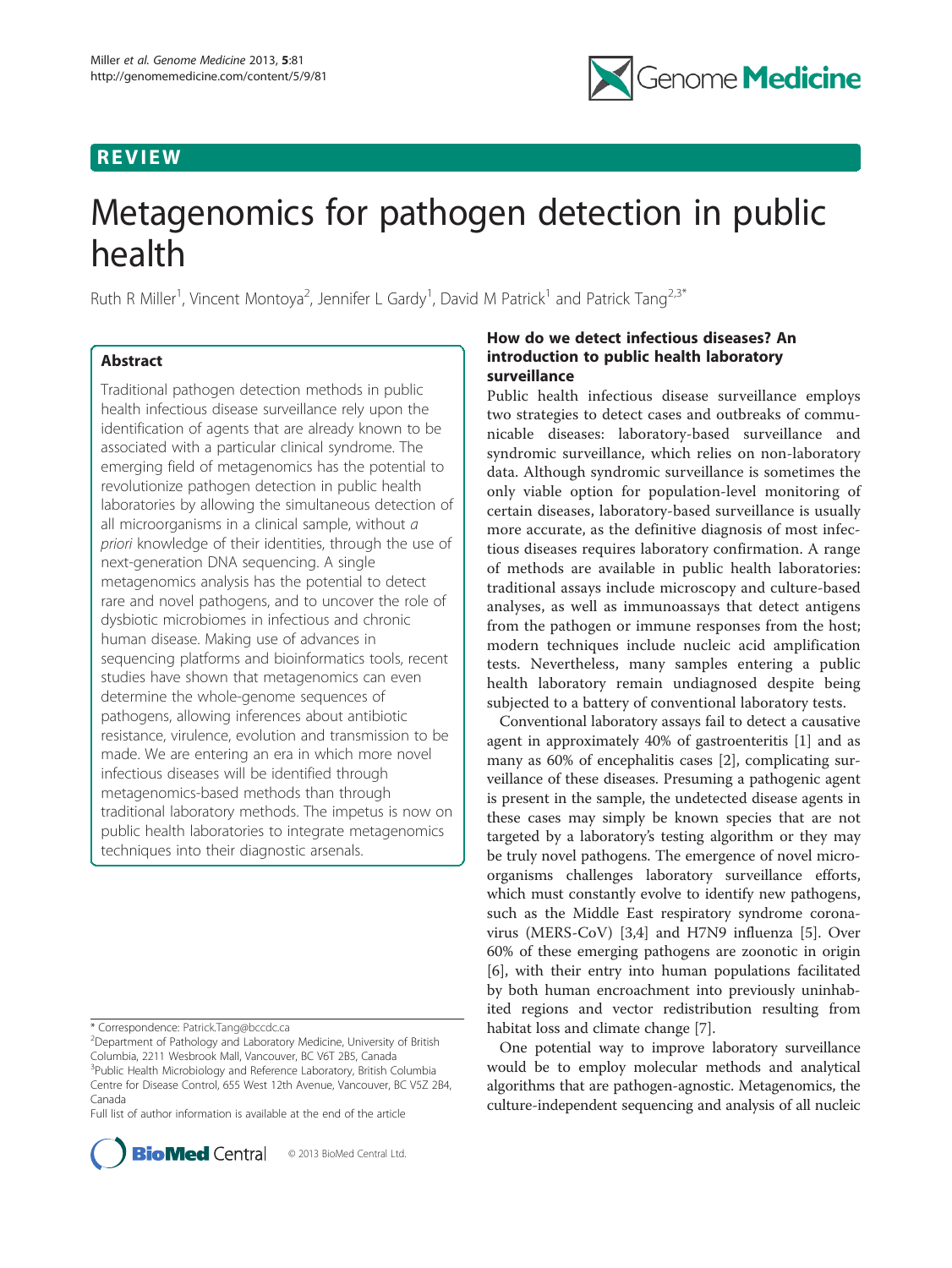acids recovered from a sample, has the potential to revolutionize the detection of both known and novel microorganisms. Its holistic nature means that instead of performing multiple targeted assays, each looking for a specific pathogen, laboratories can use a single sequencingbased test that is capable of identifying most, if not all, microorganisms in a sample without the need for culture. Furthermore, the use of sequencing technology permits the assembly of the complete, or near-complete, genomes of pathogens from a sample. These sequence data can then be used to predict antibiotic resistance phenotypes, to identify virulence genes and to inform enhanced outbreak investigations [\[8](#page-11-0)].

In recent years, metagenomics has proven useful in investigating novel species and strains [[9](#page-11-0)-[11](#page-11-0)], outbreaks [[12,13\]](#page-11-0) and complex diseases [\[14,15](#page-11-0)]. As next-generation sequencing technologies improve and costs continue to drop, we anticipate that metagenomic approaches to infectious disease investigations will become increasingly common in public health laboratories, particularly given recent technical improvements that mean that metagenomics can detect pathogens at very low abundance and be can performed directly from clinical samples [\[16](#page-11-0)] or even single cells [[17](#page-11-0)].

This review explores metagenomics approaches from the public health laboratory perspective, beginning with a description of two metagenomics approaches and their utility in pathogen detection. We then discuss the implementation of metagenomics approaches in the public health setting, covering challenges that still need to be addressed, such as diagnostic sensitivities, computational resources, and ascertainment of causation.

# Where are we now? Traditional laboratory methods for pathogen detection

The traditional paradigm in diagnostic microbiology relies upon tests tailored to etiological agents that are definitively associated with a specific syndrome. Most reference laboratories currently employ a panel of laboratory assays, including culture, microscopy, serology, and PCR. These tools can be powerful methods for identifying microbes, but only if the respective culture conditions, microscope sensitivity, serologic reagents, and PCR primers are compatible with the microbial target and specimen type.

When conventional tests fail to identify microbial pathogens in a sample, an enhanced molecular approach can be used in which PCR-based analyses designed to capture a wider array of targets are employed. These include single or multiplexed PCR assays for conserved regions within a species or genus [[18,19\]](#page-11-0), differentially labeled nucleic acid probes, and direct sequencing of PCR products [[20](#page-11-0)-[22\]](#page-11-0). Computational analyses are used to identify conserved regions in the genomes of known

species or genus members; these regions are chosen as primer or probe targets. In multiplexed assays, regions from multiple targets can be selected to detect the most common pathogens known to be associated with a clinical syndrome. Consensus PCR using degenerate primers has also been used successfully to identify a large variety of bacteria and viruses from various hosts and environments, including the recently emerged MERS-CoV [[23](#page-11-0)].

# Where are we going? Metagenomics approaches for pathogen detection

When both conventional and enhanced molecular testing fail to identify a causative agent in a sample, the culture-free, holistic metagenomics approach might provide an answer. As with metagenomics studies in human and environmental microbiology [\[24-26](#page-11-0)], public health metagenomics can take one of two forms. The first is a targeted strategy called deep amplicon sequencing (DAS), which employs a pre-sequencing PCR amplification step to amplify selectively a taxonomic marker such as a rRNA gene. The second is a broader strategy known as shotgun metagenomics, in which the total nucleic acid content of a sample is sequenced either directly or after applying an enrichment step, which might be a capture-based approach or subtraction prior to sequencing (Table [1](#page-2-0)). There are benefits and disadvantages to both methods, with some groups adopting a parallel approach in which both techniques are applied to a sample of interest [\[27](#page-11-0)].

# Deep amplicon sequencing

Within a given taxonomic group, certain gene families occur in every known member species. The Human Microbiome Project (HMP), along with many environmental microbiome studies investigating various microbial communities, have used PCR primers to target conserved gene families. By designing PCR primers to amplify regions within these genes, researchers generate PCR products called amplicons. The DNA sequences of these amplicons are specific to different microbial species, allowing the identification of the various members of the microbial community. Using next-generation-based 'deep sequencing', the many different amplicons in a sample can all be sequenced. The resulting sequences are compared to a reference database of the conserved gene to identify the species and/or genus associated with each sequence. The DAS technique is capable of identifying novel microorganisms, describing the microbiome of a specimen, and quantifying the abundance of various taxa in a sample (Table [1](#page-2-0)).

Bacterial DAS strategies typically utilize primers that are specific to conserved genes, such as 16S rRNA, chaperonin-60 (cpn-60; also named heat shock protein-90 (hsp-90) or groEL) [[41](#page-12-0)], or the RNA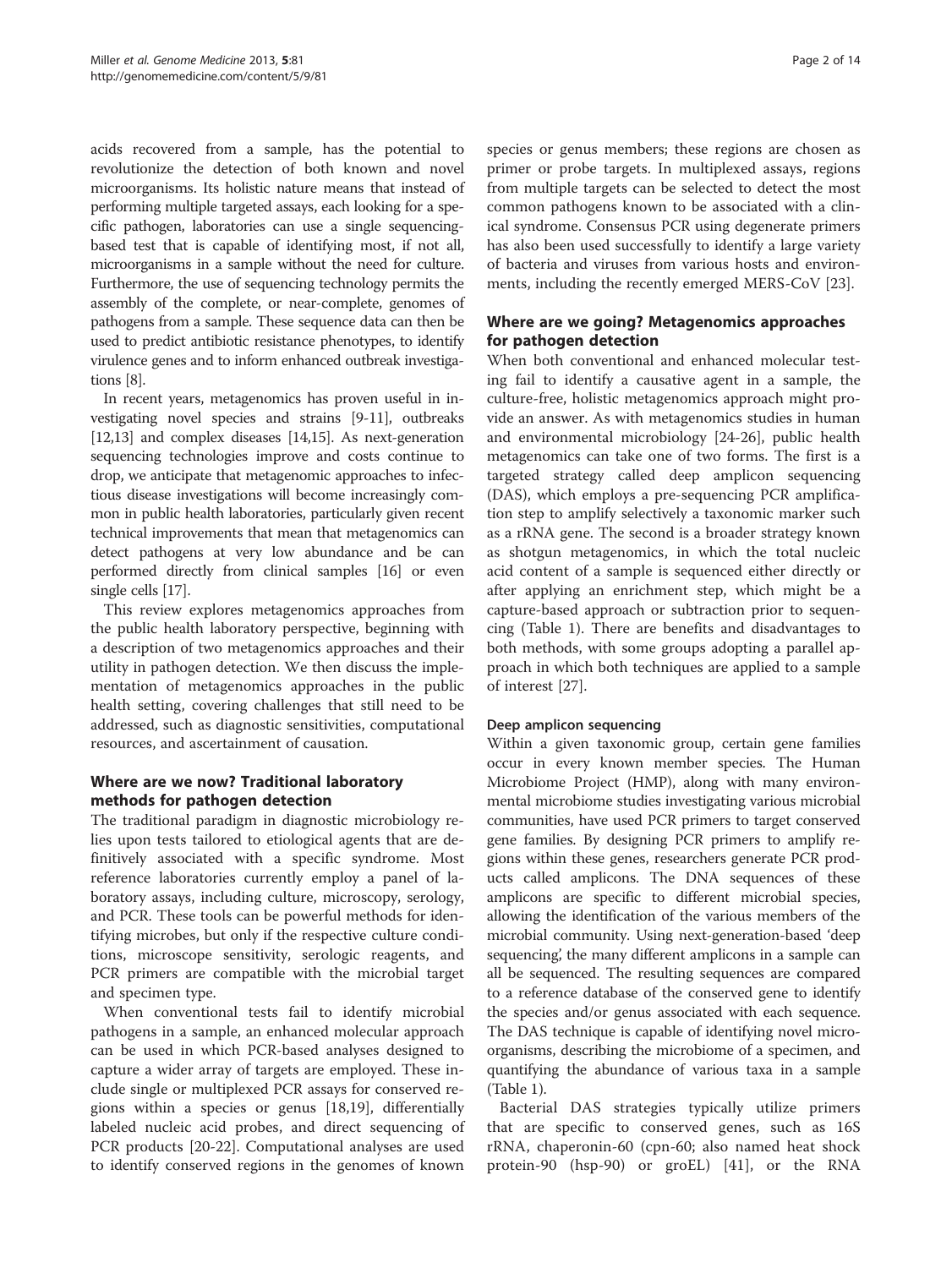|                                | Method                              | <b>Applications</b>                                             | Recent examples                                                                                                           | Advantages                                                                         | Limitations                                                                                                                        |
|--------------------------------|-------------------------------------|-----------------------------------------------------------------|---------------------------------------------------------------------------------------------------------------------------|------------------------------------------------------------------------------------|------------------------------------------------------------------------------------------------------------------------------------|
| Deep<br>amplicon<br>sequencing | $\cdot$ rRNA                        | • Prokaryotic<br>and eukaryotic<br>identification*              | • Characterization of the healthy<br>human gut microbiome (HMP)<br>[28]                                                   | • Potentially higher<br>sensitivity                                                | · Targeted gene may not<br>be truly universal                                                                                      |
|                                |                                     | • Determination<br>of taxonomic<br>relationships                | • Ancient gut microbiomes found<br>to be more similar to modern<br>rural than modern cosmopolitan<br>microbiomes [29]     | • Less expensive as<br>fewer reads are<br>required for taxonomic<br>classification | • Primer bias may alter<br>population structure                                                                                    |
|                                | $\cdot$ rpoB                        | • Archaeal and<br>bacterial<br>identification*                  | • Used to divide the species<br>Gardnerella vaginalis into<br>subgroups [30]                                              | • rpoB and cpn-60 offer<br>enhanced taxonomic<br>resolution compared to            | • Possibility of variable gene<br>copy numbers amongst<br>targeted species                                                         |
|                                | $\cdot$ cpn-60                      | • Determination<br>of taxonomic<br>relationships                |                                                                                                                           | rRNA [31,32]                                                                       |                                                                                                                                    |
|                                | • Viral RNA<br>polymerase<br>(RdRP) | • Novel virus<br>discovery                                      | · Identified novel families of<br>picornaviruses off the coast of<br>British Columbia [33]                                |                                                                                    |                                                                                                                                    |
| <b>Metagenomics</b>            | • Shotgun<br>sequencing             | • Functional and<br>taxonomic<br>characterization               | • Detection of African swine fever<br>virus-like sequences representing<br>new members of the family<br>Asfariviridae [9] | • Recovery of<br>sequences from all<br>microorganisms                              | • Broad specificity might<br>decrease sensitivity                                                                                  |
|                                |                                     |                                                                 | • Detection of unexpected<br>microbes from stool samples [12]                                                             | · No a priori knowledge<br>of microorganisms<br>required                           | • Library preparation is<br>relatively labor intensive                                                                             |
|                                | • Subtraction                       | taxonomic<br>characterization                                   | • Functional and • Identified divergent regions in<br>non-coding RNAs in Listeria<br>monocytogenes [34]                   | • Random primers<br>reduce potential for<br><b>bias</b>                            | • Bioinformatics analysis is more<br>challenging                                                                                   |
|                                |                                     |                                                                 | • Association of Fusobacterium<br>nucleatum with colorectal<br>carcinoma [35]                                             |                                                                                    | • Relatively expensive as more<br>reads are required than for DAS                                                                  |
|                                | • Virus<br>concentration discovery  | • Novel virus                                                   | • Detection of the novel H1N1<br>influenza from nasopharyngeal<br>swabs [13]                                              |                                                                                    | • Approximately 50% of sequences<br>generally have no significant<br>homology to known proteins in<br>databases (dark matter) [36] |
|                                |                                     |                                                                 | • Detection of a novel<br>rhabdovirus from serum [37]                                                                     |                                                                                    |                                                                                                                                    |
|                                | • Hybridization<br>capture          | · Investigation<br>of sequences<br>with very low<br>copy number | • Metagenomic analysis of<br>tuberculosis from a mummy [38]                                                               |                                                                                    | · Increased granularity in population<br>structure determination [39]                                                              |
|                                |                                     |                                                                 | · Investigation of Yersinia pestis<br>from ancient teeth [40]                                                             |                                                                                    |                                                                                                                                    |

# <span id="page-2-0"></span>Table 1 Metagenomic approaches for pathogen detection and their findings and applications

\*Specific primers need to be made to discriminate between each group. RdRP, RNA-dependent RNA polymerase.

polymerase (rpoB) [\[42](#page-12-0)]. Similarly, protozoan [[43,44](#page-12-0)] and fungal [[45\]](#page-12-0) DAS studies often target conserved 18S rRNA gene regions. The extraordinary genomic diversity of viruses precludes the amplification of universally conserved genes and the ability to take a complete viral census of a sample; however, primers that are specific to large phylogenetic groups, such as the picorna-like virus superfamily, have enabled largescale viral DAS studies of previously uncharacterized viral populations (Table 1) [[33\]](#page-11-0).

With respect to pathogen detection, the PCR amplification step inherent in the DAS protocol increases the assay's sensitivity for the microorganisms being targeted, potentially allowing higher resolution and more confident identification of strains or species. Despite its utility in detecting

otherwise unidentifiable organisms, however, potential biases in PCR amplification or variable copy numbers of the targeted genes can cause DAS to generate artificially inflated counts of certain taxa in a sample [\[46,47](#page-12-0)]. Furthermore, the 'universal' primers used in DAS might not be truly universal, potentially causing certain species, or even groups of species, to be missed [[48](#page-12-0)]. Thus, DAS can give an inaccurate estimation of the microbial community composition. Given that DAS introduces an inherent bias into pathogen detection and requires some a priori knowledge of the potential pathogenic agent of interest in order to select the appropriate gene for amplification, an unbiased sequence-independent shotgun metagenomics approach is better suited to the task of identifying unknown organisms in a sample of interest.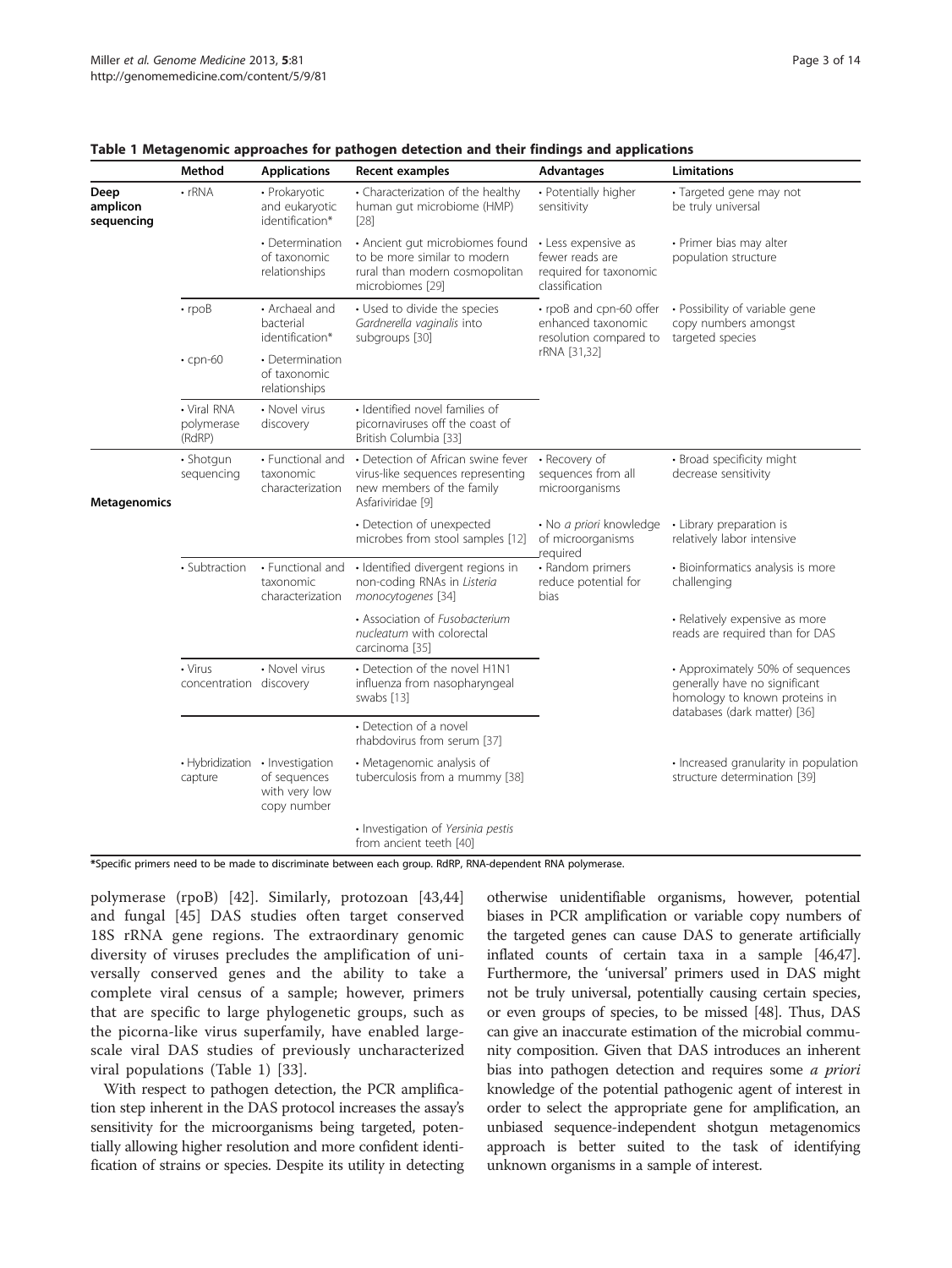## Metagenomics

In contrast to the approach taken by DAS of leveraging conserved gene families across bacteria, fungi, protists or viruses, shotgun metagenomics can potentially catalogue all of the microbes present in a sample, irrespective of their kingdom of origin, by sequencing all the nucleic acid extracted from a specimen. Extracted material is sequenced on a next-generation sequencing platform, and the resulting reads compared to a reference database. These databases are much larger than those used in DAS, as they must contain all known sequences from all organisms rather than a set of sequences from a single gene family. Although this makes the analytical part of a shotgun study computationally intensive, the advantages over DAS are numerous. Shotgun methods are less biased and generate data that better reflect the sample's true population structure, as recently shown by the HMP team [[39](#page-11-0)]. Furthermore, only shotgun methods can interrogate the accessory genome, that is, the non-core set of genes that often differentiate pathogenic bacteria within a genus or species from closely related commensal strains. For example, Escherichia coli strains K12 and O157:H7 are identical by 16S rRNA DAS analysis, yet the latter strain is considerably more virulent [\[13](#page-11-0)].

Shotgun metagenomics studies, which are sometimes followed by Sanger sequencing to generate complete, finished genomes of novel viruses, have identified several novel pathogens from clinical samples (Table [1](#page-2-0)) [[49](#page-12-0)-[55\]](#page-12-0). A recent notable discovery is the Bas-Congo virus, a rhabdovirus that was associated with a 2009 hemorrhagic fever outbreak in the African Congo [[37\]](#page-11-0). After metagenome-based detection and subsequent de novo assembly of the full-length virus genome, this novel rhabdovirus was shown to share only 25% amino acid identity with its closest known relative. Other examples of novel pathogens that have been discovered through metagenomics include previously unknown cycloviruses found in the cerebrospinal fluid of patients with paraplegia of unknown etiology [[56\]](#page-12-0) and a unique hybrid circo/parvovirus (NIH-CQV) in seronegative hepatitis patients [\[57](#page-12-0)].

# How does it work? Technical and computational aspects of shotgun metagenomics

Given the advantages of shotgun metagenomics over DAS for pathogen detection, the former is becoming increasingly prominent in the public health laboratory setting. Laboratories must adapt to the new technical challenges presented by this technique, including the preparation of samples and sequencing libraries, sequencing, and bioinformatics analysis.

#### Sample and library preparation

Although some metagenomics studies opt to sequence all of the nucleic acid extracted from a sample regardless of its origin, others adopt a focused strategy in which only a select population of microorganisms (bacteria or viruses) or a specific nucleic acid population (DNA or RNA) is targeted. In these cases, sample preparation pipelines must be modified to target specifically the group of interest. In a virus-specific metagenomics study, cellular material is first removed using filtration or centrifugation to maximize the recovery of virions [[58,59\]](#page-12-0). Enzymatic treatment of the sample with nucleases can further enrich for viral nucleic acids by removing non-viral nucleic acids while viral nucleic acids remain protected within the nucleocapsid (Figure [1](#page-5-0)) [[60\]](#page-12-0).

A second technical issue is that the microbial fraction of nucleic acid in a clinical sample can be extremely small, as most of the DNA present is often of human origin. Human DNA can be removed prior to and post-DNA sequencing, using laboratory and bioinformatics methods, respectively. If human DNA is removed using laboratory methods, the small amount of microbial nucleic acid remaining will require newer techniques in sequence library construction to generate usable DNA libraries. Library preparation kits such as Nextera XT (Illumina, San Diego, CA, USA) now require just one nanogram of input DNA. Nextera XT was recently used in a metagenomics characterization of the pathogen in the 2011 German Shiga-Toxigenic E. coli outbreak [\[12](#page-11-0)]. To further aid in the detection of microorganisms in samples with very low levels of nucleic acid, or nucleic acid present at very low concentrations, higher sequencing depth might also be necessary to uncover rare sequences [[61\]](#page-12-0).

Other laboratory protocols can be implemented to sequence directly from a clinical sample with low nucleic acid concentration, including random PCR as well as multiple displacement amplification (MDA). A recent example by McLean et al. [\[17](#page-11-0)] coupled fluorescenceactivated cell sorting (FACS) and MDA for single-cell genomic analyses of microbial communities in the biofilm from a hospital sink. The incorporation of MDA also avoids the introduction of mutations in the single cell approach, which may result from culturing the individually sorted bacterial cells [[62-64](#page-12-0)].

## DNA sequencing

Following nucleic acid extraction and library preparation (Figure [1](#page-5-0)), DNA sequencing is performed. Multiple next-generation sequencing platforms are available (Table [2](#page-6-0)), but the two most commonly used methods in metagenomics studies are Illumina sequencing-by-synthesis and Roche/454 pyrosequencing. The choice of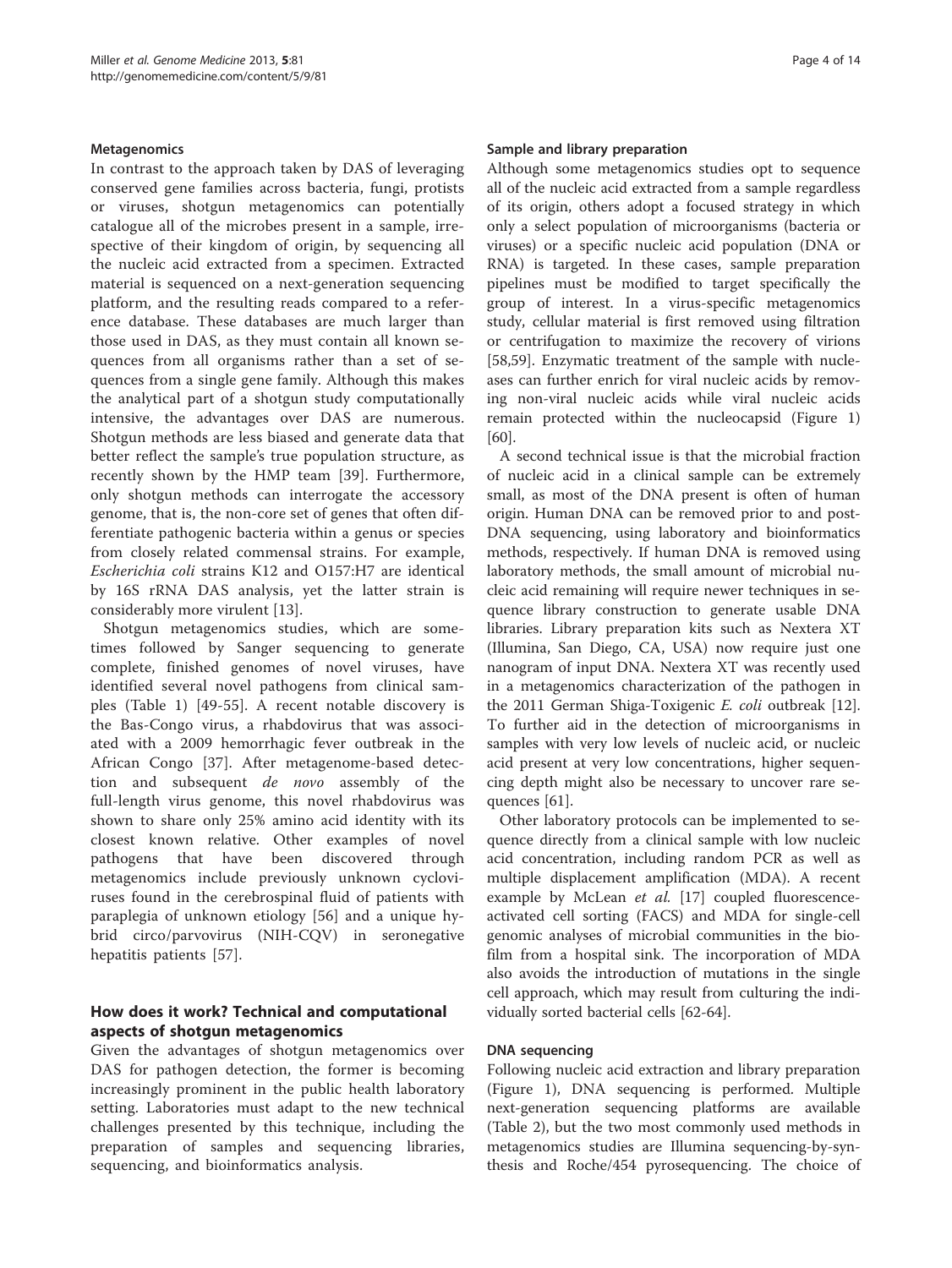**Concentration**  and nucleic acid isolation

preparation

Raw reads

Filter

Identify known bacterial reads



• MG-RAST • BLAST • BWA



Result

Figure 1 (See legend on next page.)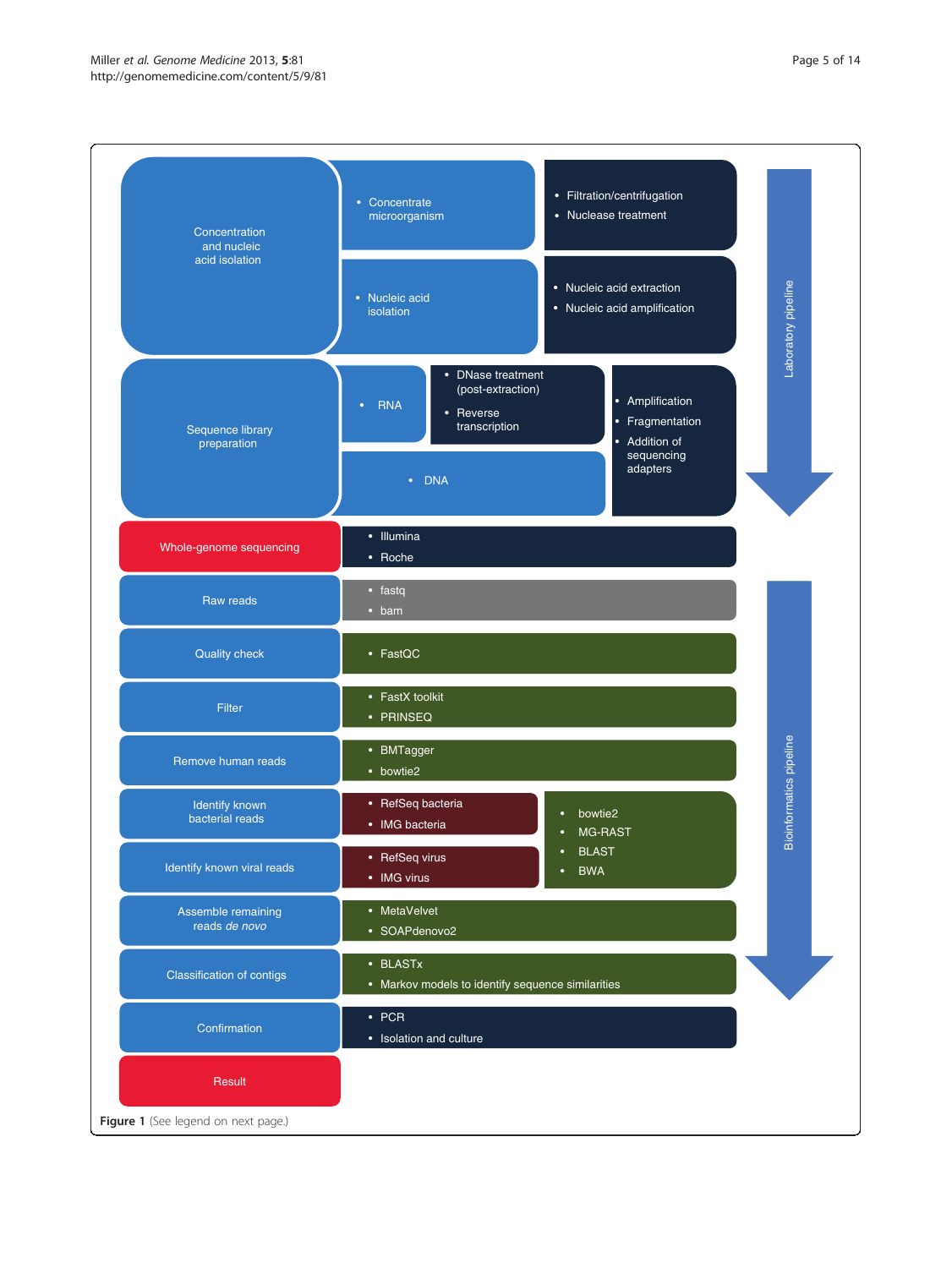#### <span id="page-5-0"></span>(See figure on previous page.)

Figure 1 Workflow outlining a pipeline of laboratory and bioinformatics methods required for metagenomic pathogen detection. The left side (pale blue) lists each step in the metagenomics workflow and the right side lists the tools used for each stage. Boxes on the right are color-coded to indicate the type of tool used: dark blue, laboratory method; gray, data format; green, computer software; maroon, database. BWA, Burrows-Wheeler Aligner; BLAST, Basic Local Alignment Search Tool; IMG, integrated microbial genomics; MG-RAST, Metagenomics Rapid Annotation Server.

platform is dependent on the sample being sequenced, the questions being asked, and the laboratory's budget and capacity. An increasing number of public health laboratories are acquiring their own 'bench-top' sequencing machines, such as the Illumina MiSeq and Ion Torrent PGM, which are small, affordable and ideally suited for microbial work, but other laboratories outsource samples to a larger sequencing center.

## **Bioinformatics**

Following sequencing, the hundreds of thousands to millions of short reads generated must be computationally transformed into meaningful data reflective of the presence and abundance of the microbes of interest. Bioinformatics analysis is often performed using a staged approach, as outlined in Figure 1. A public health laboratory working in metagenomics must have sufficient computational power and analytic expertise to execute these steps, which may require hiring an experienced bioinformatician to design an in-house data analysis pipeline.

Computational pipelines typically begin with the removal of sequencing library adapters and filtering of low-quality sequences, although this step is sometimes handled by software embedded in the DNA sequencer itself. For clinical samples of human origin, in which human-derived sequence reads comprise the majority of data generated by the sequencer, it is necessary to remove the human reads, often by comparing all of the reads to a human reference genome and discarding those that map to the human genome [\[68,69\]](#page-12-0).

Reads that remain after filtering can then be directly compared to microbial reference sequence databases or assembled de novo into larger clusters of contiguous sequence reads (contigs), which are then compared to reference sequence databases. Often, these two approaches are used sequentially (Figure 1). First, individual reads are compared to a reference database in order to assign as many reads as possible to their species, genus, or phylum of origin. The database used for reference-based assembly, as well as the parameters used to call a match, must be chosen carefully because they have a large impact on the assembly generated and on the time taken to generate it. Large databases increase the chance of finding a match but significantly increase the analysis time. Similarly, more permissive parameters might enable the identification of species that are divergent from the reference organism, but may also lead to incorrect taxonomic assignments. Thus, reference-based assembly can also be performed in stages, with increasing database size and decreasing stringency.

Next, remaining reads that did not map to any microbial sequence can be assembled de novo, often using specific algorithms that have been developed for metagenomic assemblies [[70\]](#page-12-0). For taxonomic assignment of the contigs generated, algorithms that are capable of identifying more distant taxonomic matches must be used [\[71\]](#page-12-0). Alternatively, a strategy to identify novel sequence reads by using paired-end information to increase iteratively the size of contigs of known classification has recently been developed and successfully implemented to identify two novel arenaviruses in snakes [[72](#page-12-0)].

# What can it do? Applications of metagenomics in public health infectious disease surveillance

Currently, public health infectious disease surveillance requires a priori knowledge of the pathogen of interest, in that there must be a validated test for the pathogen, and it must be included in the laboratory's test portfolio. This approach often cannot detect the emergence of completely novel pathogens or pathogens that are not known to be present in a given region. When such an unknown or unusual infectious disease syndrome is encountered, patient specimens will be serially tested against a list of known and suspected pathogens (Figure [2](#page-7-0)). Nevertheless, conventional laboratory testing might remain negative even after multiple samples are collected and multiple tests are conducted. It is at this point that an investigational pathogen-agnostic method such as metagenomics should be deployed, with the results helping both to uncover unknown etiological agents and to inform the development of new laboratory diagnostic tests or the testing of algorithms to detect future instances of the pathogen in question.

There are several examples of instances in which a metagenomic approach was able to detect pathogens missed by traditional techniques (Table [3](#page-8-0)). These include scenarios in which the pathogen was present at very low levels in the sample [[73\]](#page-12-0), where the suspected pathogen was not the true cause and was not detected by the tests used [[12,](#page-11-0)[53,73\]](#page-12-0), and where the causal agent was either a distantly related variant of the suspect pathogen or an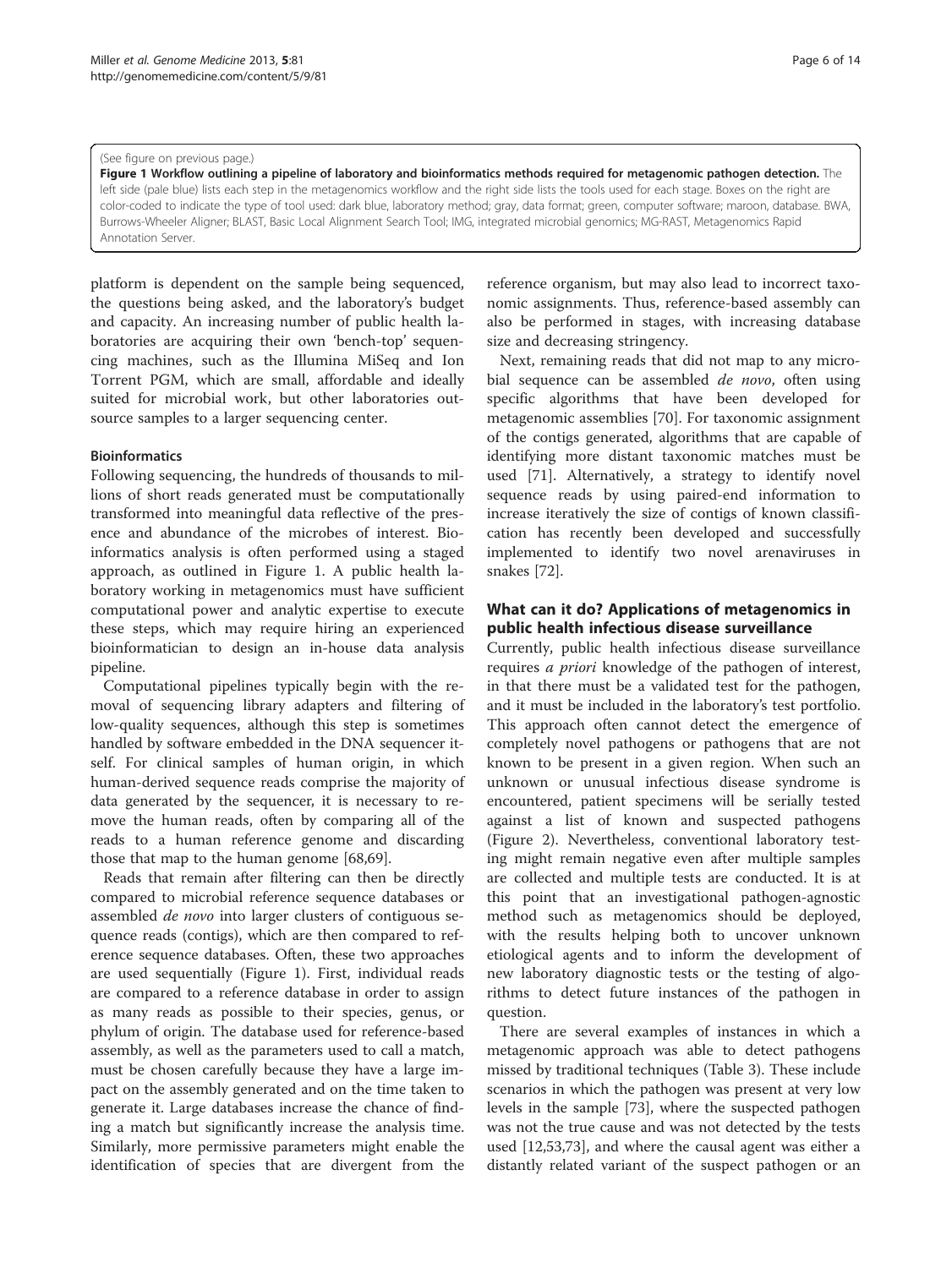| Manufacturer Platform              |                                                                     | Read<br>length<br>(bp) | - 1<br>Output                | Run<br>time              | Reads                           | Advantages                                                                                                | Limitations                                                                                                                                   | <b>Applications</b>                                                                                                        |
|------------------------------------|---------------------------------------------------------------------|------------------------|------------------------------|--------------------------|---------------------------------|-----------------------------------------------------------------------------------------------------------|-----------------------------------------------------------------------------------------------------------------------------------------------|----------------------------------------------------------------------------------------------------------------------------|
| Second<br>generation<br>sequencers |                                                                     |                        |                              |                          |                                 |                                                                                                           |                                                                                                                                               |                                                                                                                            |
| Ilumina                            | HiSeg 2500                                                          | 36-150                 | 600 Gb                       | 11 days                  | $2.4 \times 10^{9}$             | Very high depth<br>Low error rate<br>Lower cost per bp<br>Paired-end reads                                | Long run time<br>Short read<br>lengths<br>Errors in regions<br>following GGC<br>motifs [65]<br>Decreasing read<br>quality toward<br>ends [66] | High sensitivity to detect<br>pathogens that are present at<br>very low concentrations in<br>metagenomic samples           |
|                                    | MiSeg                                                               | 36-250                 | 8.5 Gb                       | 39 hours                 | $34 \times 10^{6}$              | Desktop machine<br>Lowest error rate<br>of desktop<br>sequencers<br>Lower cost per bp<br>Paired-end reads | Short read<br>lengths<br>Errors in regions<br>following GGC<br>motifs [65]<br>Decreasing read<br>quality toward<br>ends [66]                  | Able to detect pathogens at<br>low levels rapidly<br>Can be deployed locally<br>Useful for diseases of<br>unknown etiology |
| Roche                              | Genome<br>Sequencer (GS)<br><b>FLX Titanium</b>                     | 1,000                  | 1 Gb                         | 23 hours                 | $1 \times 10^6$                 | Long read lengths                                                                                         | Errors in<br>homopolymeric<br>regions                                                                                                         | Able to de novo assemble<br>genomes of novel pathogens<br>from metagenomic samples                                         |
|                                    | GS Junior System                                                    | 500                    | 35 Mb                        | 10 hours $1 \times 10^5$ |                                 | Desktop machine<br>Longest read<br>length of desktop<br>sequencers                                        | Errors in<br>homopolymeric<br>regions<br>Lower depth<br>compared to GS<br><b>FLX</b>                                                          | Able to sequence novel<br>genomes rapidly<br>Can be deployed locally<br>Useful for outbreak<br>investigations              |
| Life<br>Technologies               | Ion Torrent with<br>Personal<br>Genome<br>Machine (PGM)<br>318 Chip | 400                    | $1-2$ Gb                     | 7 hours                  | $3 - 5 \times 10^{6}$           | Desktop machine<br>Fastest run time<br>of desktop<br>sequencers                                           | Errors in<br>homopolymeric<br>regions<br>Biased coverage<br>in AT rich<br>regions [67]                                                        | Fastest output is helpful for<br>urgent public health issues<br>Can be deployed locally                                    |
|                                    | Proton                                                              | 200                    | 10 Gb                        |                          | 2-4 hours $6 - 8 \times 10^{7}$ | Desktop machine<br>Very fast run time                                                                     | Short read<br>length<br>Errors in<br>homopolymeric<br>regions                                                                                 | Able to detect pathogens at<br>low levels rapidly<br>Can be deployed locally<br>Useful for diseases of<br>unknown etiology |
| Third<br>generation<br>sequencers  |                                                                     |                        |                              |                          |                                 |                                                                                                           |                                                                                                                                               |                                                                                                                            |
| Pacific<br>Biosystems              | PacBio RS                                                           | $2,000-$<br>15,000     | 100 Mb                       | 2 hours                  | 50,000                          | Very fast run time<br>Very long read<br>lengths                                                           | High error rate<br>Sub-reads often<br>shorter than<br>quoted read<br>lengths<br>Requires higher<br>DNA input [67]                             | Able to assemble genomes for<br>novel pathogens rapidly<br>Complementary to other<br>methods                               |
| Oxford<br>Nanopore                 | MinION                                                              | 48,000                 | 10s of Gb<br>per 24<br>hours | Run until Not            | complete applicable             | Very fast run time<br>No sample<br>preparation<br>required                                                | Not yet available                                                                                                                             |                                                                                                                            |

<span id="page-6-0"></span>

| Table 2 High-throughput sequencing platforms and their potential metagenomic applications in public health |  |
|------------------------------------------------------------------------------------------------------------|--|
|------------------------------------------------------------------------------------------------------------|--|

Statistics for Illumina, Roche and maximum values for each category in each system are shown as of 2012. bp base pair, Mb megabases, Gb gigabases.

entirely new species [[9-11](#page-11-0)]. For example, metagenomics was able to detect pathogens that were missed because of each of the above reasons in a study of condyloma samples that were negative for human papillomavirus (HPV)

by PCR. Metagenomics detected both HPV type 6 and putative novel HPV types, as well as the molluscum contagiosum virus (MCV), all of which would have gone undetected using conventional techniques [[73](#page-12-0)].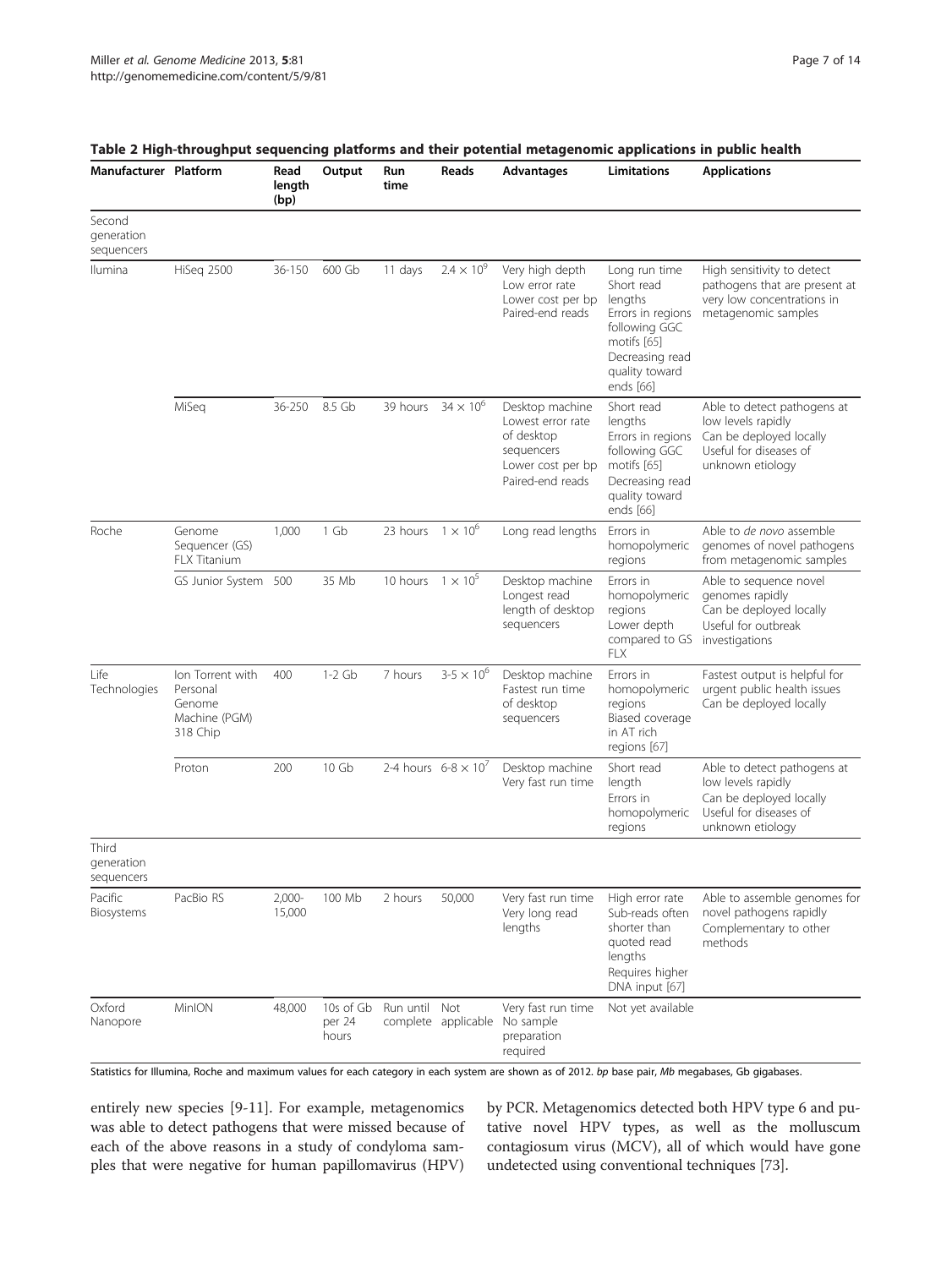<span id="page-7-0"></span>

Beyond pathogen detection, many shotgun metagenomics studies have successfully generated complete or nearly complete pathogen genome assemblies from a sample [[16,17,40\]](#page-11-0), allowing a comprehensive characterization of the microbe in question at multiple levels. Such assemblies might allow prediction of the microbial phenotype, as indicated by the presence or absence of antimicrobial resistance or virulence genes. They can also be used to calculate the microbial genotype by using in silico techniques in concert with epidemiological information to identify person-to-person transmission events and outbreak or epidemic dynamics [\[74,79](#page-12-0)]. In the case of functional profiling, metagenomics offers the significant advantage of replacing multiple tests with a single analysis (Figure 2), although it must be noted that it is not always possible to detect which species within a metagenome a particular gene comes from [[78](#page-12-0)].

Rather than a single etiological agent, a particular combination of species within an individual can sometimes cause a disease. Through a mixture of DAS and shotgun metagenomics, the HMP has characterized the healthy microbiomes of 242 individuals, collecting microbial nucleic acids from 18 body habitats from five sites (oral, nasal, skin, gut, and urogenital) [\[81](#page-12-0)]. By comparing the microbial diversity of these sites across individuals, the HMP demonstrated that the healthy human microbiome differs significantly in taxonomic composition between individuals and between body sites, while the microbial

metabolic pathways at each site remain stable [\[28,](#page-11-0)[82](#page-12-0)]. Through a public-health lens, metagenomics thus provides the opportunity to compare taxonomic and functional differences between the microbes present in healthy individuals and those with a range of conditions, from acute infections to chronic diseases of both known and unknown etiology.

Metagenomic studies employing a case-control association discovery approach have identified associations between inflammatory bowel disease and Enterobacteriaceae [[83](#page-13-0)], colorectal carcinoma and *Fusobacterium* [\[35](#page-11-0)], and type 2 diabetes and butyrate-producing bacteria [[14](#page-11-0)[,84](#page-13-0)]. However, this study design requires careful matching of characteristics, including age, gender, ethnicity and underlying co-morbidities across cases and controls, and any associations identified must be verified in additional samples. Two recent studies investigating metagenomic associations with type 2 diabetes highlight such difficulties. The studies used two populations, one of mixed gender from China and the other of elderly European females. Although both populations demonstrated an association between butyrateproducing bacteria and type 2 diabetes, other discriminatory characteristics differed between the two groups; when the classification generated from one sample set was used on the other, its predictive power was much reduced [[14](#page-11-0)[,84,85\]](#page-13-0).

Despite these difficulties, association studies provide valuable information about the nature of dysbiotic microbiomes, that is, the disruption in the membership or functional capacity of the healthy microbiome [\[80](#page-12-0)]. This altered state could result from a pathogenic species changing the abundance and distribution of other microbial community members, or could be caused by iatrogenic interventions such as antibiotic treatment. Understanding dysbiosis and its role in disease opens the door to the development of alternative forms of treatment, such as probiotics and stool transplants [\[82](#page-12-0)], which have been effective in treating *Clostridium difficile* infections [[86](#page-13-0)].

Beyond profiling of bacterial and viral microbiomes, the fungal component of the human microbiome, the 'mycobiome', is an emerging field. Akin to early bacteriological DAS studies, only culturable fungal species associated with illnesses have been studied in detail. Recently, targeted DAS of 18S rRNA revealed that the species diversity of the endogenous fungal community is richer than previously assumed [[87](#page-13-0)]. Furthermore, the mycobiome is not unique to humans: diverse fungal populations have also been recovered from a variety of mammals [[45](#page-12-0)]. The impact that the mycobiome has on human health and disease is currently unknown, and additional investigations using metagenomics approaches are required to further characterize the mycobiome and its potential public health impacts.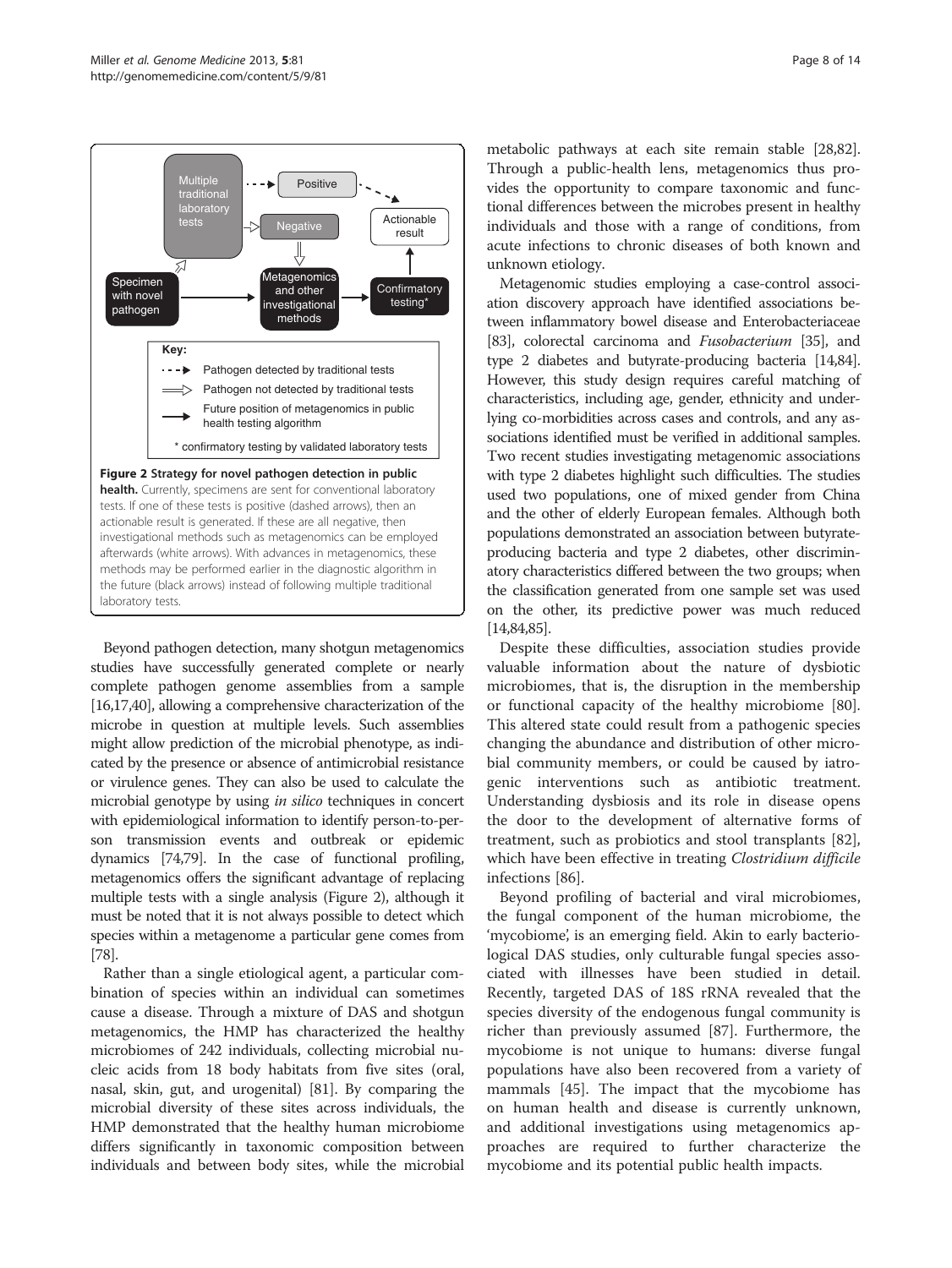| Challenge                                                                  | Importance                                                                                                                                    | <b>Traditional methods</b>                                                                                                                                                                   | Metagenomic approaches                                                                                                                                                                 | Reference<br>(s) |
|----------------------------------------------------------------------------|-----------------------------------------------------------------------------------------------------------------------------------------------|----------------------------------------------------------------------------------------------------------------------------------------------------------------------------------------------|----------------------------------------------------------------------------------------------------------------------------------------------------------------------------------------|------------------|
| Speed                                                                      | It is important to identify pathogens as<br>quickly as possible to identify<br>appropriate measures for treatment and<br>prevention of spread | Techniques that require culture can<br>lead to delays, particularly for slow-<br>growing pathogens such as<br>Mycobacterium tuberculosis<br>Performing multiple tests can delay<br>diagnosis | Metagenomic pathogen discovery<br>is increasing in speed and single<br>genomes can now be sequenced<br>in a few hours<br>Metagenomics comprises a single<br>test                       | [16, 74, 75]     |
| Cost                                                                       | For a technique to be viable in a public<br>health laboratory, it must be<br>economically justifiable                                         | Performing multiple tests can be very<br>expensive                                                                                                                                           | Metagenomic approaches are<br>decreasing in cost<br>A single metagenomics<br>experiment can now be<br>performed for less than \$200                                                    | $[75 - 77]$      |
| <b>Identification of</b><br>pathogens that<br>are present at<br>low levels | Disease can be caused by pathogens<br>that are present at very low levels.<br>Samples taken may only harbor small<br>numbers of a pathogen    | May not detect pathogens that are<br>present at very low levels<br>Biases in culturing and other methods<br>may point to the wrong pathogen                                                  | It is now possible to perform<br>metagenomic studies from a<br>single cell<br>Genomes have been assembled<br>from organisms with relative<br>nucleic acid abundances as low<br>as 0.1% | [16, 73, 78]     |
| <b>Identification of</b><br>novel or variant<br>pathogens                  | Early identification of novel pathogens is<br>vital to prevent potential outbreaks                                                            | May not identify pathogens that are<br>unknown or too divergent from<br>known organisms                                                                                                      | De novo assembly allows<br>generation of genome sequences<br>from novel pathogens                                                                                                      | $[9-11]$         |
| Detection of<br>transmission                                               | Identification of transmission quides<br>public health practices for containing<br>outbreaks                                                  | Traditional pathogen fingerprinting<br>methods may not have the resolution<br>to detect transmission events                                                                                  | Whole-genome sequences<br>provide the ultimate resolution<br>required to detect transmission<br>events                                                                                 | $[79]$           |
| <b>Co-infections</b><br>and complex<br>diseases                            | Complex diseases are often caused by a<br>combination of multiple pathogens,<br>host genetics and environmental factors                       | Targeted detection of pathogens<br>does not allow identification of<br>multiple pathogens, unless each is<br>specifically investigated                                                       | Can detect multiple pathogens in<br>one test, allowing for inference of<br>interactions                                                                                                | [79, 80]         |

<span id="page-8-0"></span>Table 3 Challenges for traditional pathogen detection in public health

In addition to identifying unknown or novel pathogens and characterization of normal and disease-associated microbial communities, metagenomics can also be advantageous in the characterization of the microbiomes of environments that are relevant to public health, such as hospitals and healthcare facilities. Previous nonmetagenomic studies have looked for the presence of specific pathogens in healthcare environments [\[88,89](#page-13-0)], but metagenomic profiling of these environments allows the simultaneous detection of multiple pathogens. For example, a single metagenomics study was able to identify 78 candidate species from a biofilm in a hospital sink [[17\]](#page-11-0), including the identification of a new bacterial phylum [\[90\]](#page-13-0). Metagenomic investigation of healthcare environments promises to provide important insight into the microbial ecology and dynamics of settings such as hospitals or clinics. This is the focus of the recent Hospital Microbiome Project [\[91\]](#page-13-0), which aims to investigate interactions between the microbiomes of patients and their surrounding hospital environment.

# What stands in our way? Challenges facing metagenomics in public health

Despite the successes described above, the application of metagenomics to laboratory-based diagnostics is still in its infancy (Table [4](#page-9-0)). A recent study using metagenomics

to investigate diarrhea samples that were positive for Shiga-Toxigenic *E. coli* showed a sensitivity of only 67% compared to culture [[12](#page-11-0),[78](#page-12-0)], implying that further advances are necessary if metagenomics is to replace traditional culture-based and molecular diagnostics. However, the same study demonstrated metagenomics' utility in identifying 'unknown unknowns', with the authors able to identify co-infections that were not detected by conventional testing.

At the moment, metagenomics has proven most useful in the detection of novel microorganisms. Discovering a novel pathogen or an unusual collection of microorganisms within a clinical sample is, however, merely the first step in the process of determining its role in a disease. The identification of a microbial species through its genome alone does not establish causation. In fact, many of the pathogens that have been discovered through this approach fail to meet Koch's postulates for causality as it is sometimes not possible to culture the pathogen or to identify a suitable animal model for further studies [\[99](#page-13-0)]. Confronted with these challenges, several groups have suggested alternative Koch's postulates. After the introduction of PCR- and DNA-based identification methods, Fredericks and Relman [[99\]](#page-13-0) suggested modified postulates, but even these might not be adequate for recognizing complex diseases in which a combination of multiple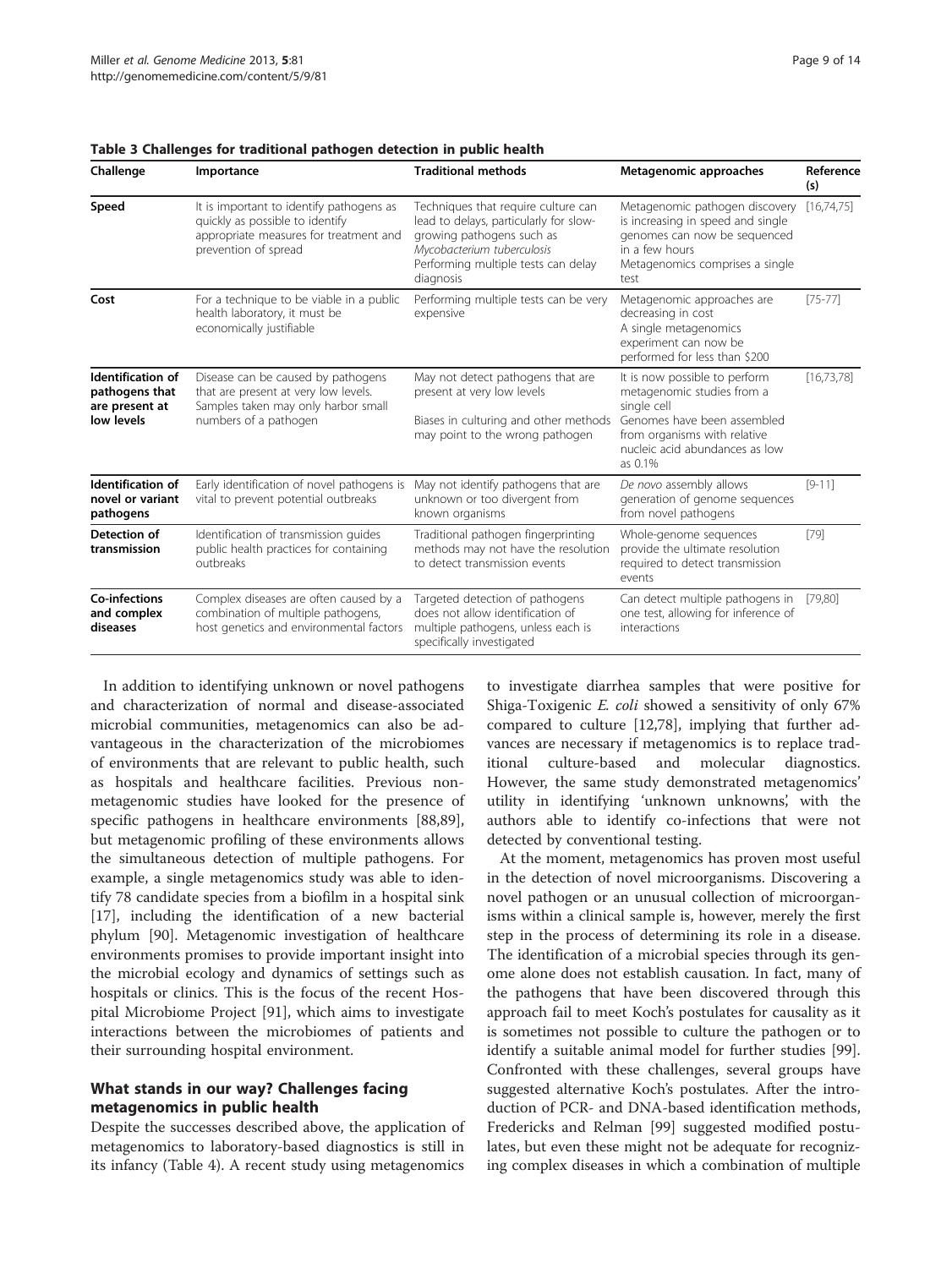| Challenge                                 | <b>Description</b>                                                                                                                                    | Relevance                                                                                                                                                                | Solution                                                                                                                               | Reference<br>(s) |
|-------------------------------------------|-------------------------------------------------------------------------------------------------------------------------------------------------------|--------------------------------------------------------------------------------------------------------------------------------------------------------------------------|----------------------------------------------------------------------------------------------------------------------------------------|------------------|
| Multiple<br>technologies                  | Next-generation sequencing can be<br>performed on multiple platforms each with<br>different characteristics, and each constantly<br>under improvement | Difficulty comparing results from<br>different platforms and with<br>those from older techniques<br>Universal approach not yet<br>possible                               | Pipelines must be constantly<br>updated to account for new<br>techniques<br>Different platforms should be<br>utilized depending on the | [74, 76, 92]     |
|                                           |                                                                                                                                                       | Continuously evolving<br>technology requires skilled<br>workforce rather than<br>established pipelines                                                                   | question asked                                                                                                                         |                  |
| Computational<br>resources                | Our ability to generate DNA sequence data<br>has rapidly surpassed our computational<br>abilities to analyze the data                                 | Significant requirements for<br>storage of DNA sequence<br>Assembling and identifying<br>short reads from next-<br>generation sequencing is<br>computationally intensive | Perform analysis using a staged<br>approach<br>Cloud computing                                                                         | [69, 93]         |
| <b>Suitable</b><br>reference<br>databases | Multiple reference databases are available,<br>which may generate different results<br>depending on the database used                                 | Certain features of a<br>metagenomic sample might be<br>missed if the wrong database is<br>used                                                                          | HMP aims to sequence multiple<br>references genomes associated<br>with the human body                                                  | [94]             |
|                                           |                                                                                                                                                       | Limited by the diversity<br>represented in each database                                                                                                                 | HMP currently has a total of 6,500<br>reference sequences generated                                                                    |                  |
| Short read<br>lengths                     | Read lengths depend on sequencing platform<br>used                                                                                                    | Makes de novo assembly more<br>complicated                                                                                                                               | Read lengths are continually<br>increasing                                                                                             | [92, 95]         |
|                                           |                                                                                                                                                       | More difficult to identify large-<br>scale genomic variations and<br>repetitive regions                                                                                  | Third-generation sequencing<br>platforms promise much longer<br>read lengths                                                           |                  |
| Causation                                 | Finding a pathogen in a disease sample does<br>not imply causation                                                                                    | Important to determine<br>causation before changing<br>public health management                                                                                          | Follow-up studies are required - for [11,75,96]<br>example, using animal models, or<br>serological or epidemiological<br>methods.      |                  |
|                                           |                                                                                                                                                       | False association can lead to<br>costly, useless or even<br>potentially harmful therapies                                                                                | Results must be independently<br>validated                                                                                             |                  |
| Contamination                             | Metagenomics can detect contaminants from<br>cell cultures, reagents and laboratory<br>equipment                                                      | Contaminants may be<br>incorrectly associated with the<br>disease of interest                                                                                            | Negative controls must be used<br>Researchers must consider the<br>plausibility of the findings                                        | $[97]$           |
|                                           |                                                                                                                                                       |                                                                                                                                                                          | Results must be independently<br>validated                                                                                             |                  |
| Privacy                                   | Host nucleic acids are almost always<br>sequenced in metagenomics studies                                                                             | Host genetic sequences are<br>confidential                                                                                                                               | Host DNA to be available only to<br>researchers in HMP                                                                                 | [92, 98]         |
|                                           |                                                                                                                                                       | Human subjects might be<br>traceable from their DNA<br>sequences                                                                                                         | Only microbiome data are released<br>to the public                                                                                     |                  |

#### <span id="page-9-0"></span>Table 4 Challenges for the integration of metagenomics into public health

microorganisms and/or environmental factors are required to cause disease. More recently, a set of postulates that are applicable to metagenomics has been suggested [[96](#page-13-0)]; but even these require inoculation into a host, which may not be possible for all pathogens.

Other evidence, such as serological and epidemiological analyses, or the ability to stop the disease with microorganism-specific drugs or antibodies, have also been used to address difficulties in meeting Koch's postulates [[11](#page-11-0),[75](#page-12-0),[100](#page-13-0)]. For ubiquitous viruses (for example, Epstein-Barr virus, human herpes virus 6 and torque teno virus) or for diseases for which additional variables such as host genetics and environmental factors play a

significant role, however, proof of causality can be exceedingly difficult [\[14,15](#page-11-0)]. In such circumstances, care must be taken not to create spurious links between infectious agents and disease, since such false associations could lead to potentially dangerous treatments and might be harder to disprove than to generate initially [\[75\]](#page-12-0). For other complex diseases with a polymicrobial etiology, metagenomics can provide a foundation for more targeted quantitative analyses on larger cohorts in order to differentiate between the microorganism(s) driving the disease and non-pathogenic commensals [[101](#page-13-0)].

When interpreting results from metagenomic studies, it is also important to balance scientific plausibility with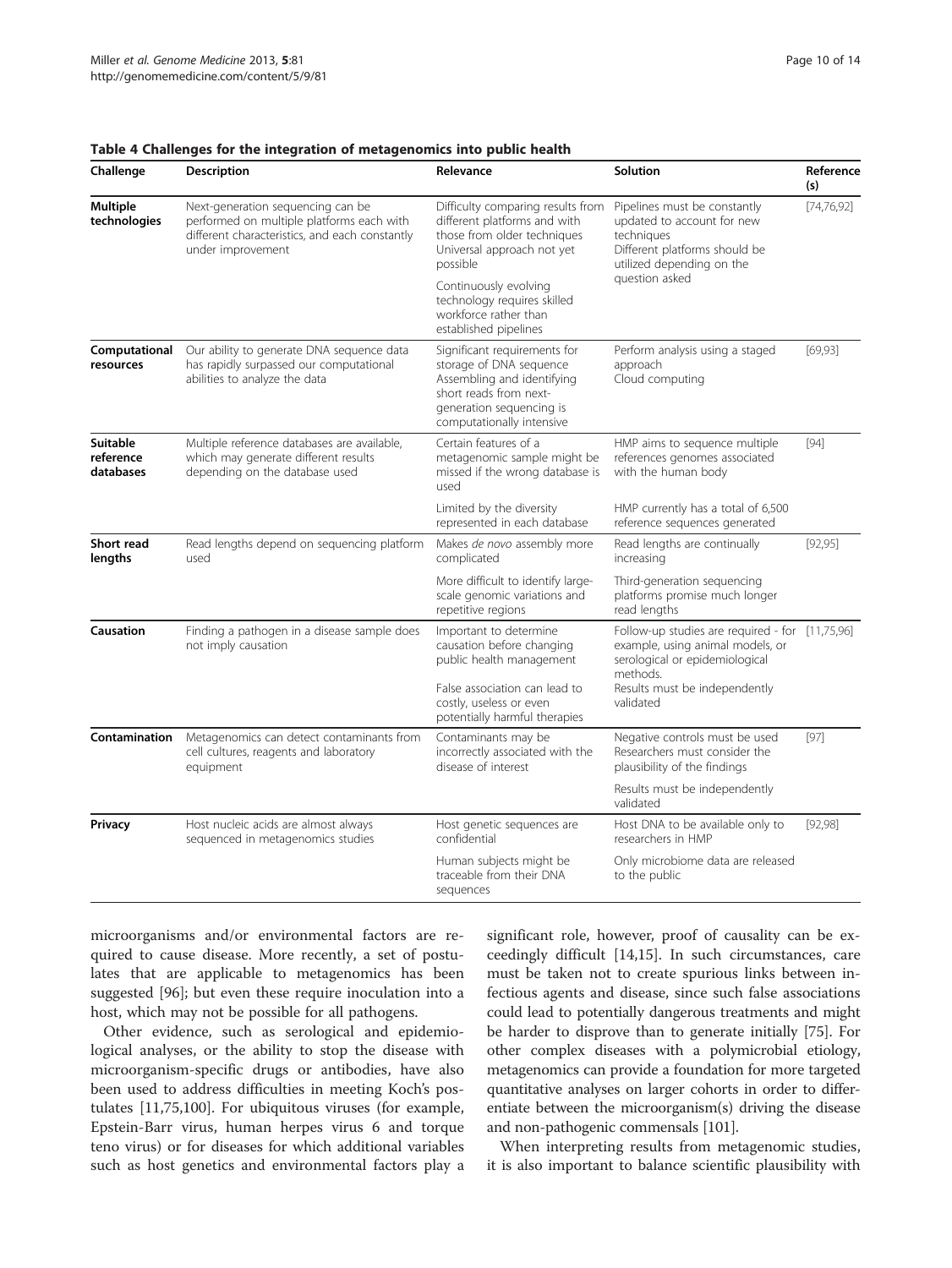<span id="page-10-0"></span>the possibility of identifying a truly novel association. Research findings are more likely to be true when the prior probability of the finding is high [[102\]](#page-13-0); thus, for unusual metagenomics results, additional lines of evidence are required for confirmation. For example, in a study of nasopharyngeal swabs taken from individuals in the 2009 H1N1 pandemic, one sample contained a pair of reads that mapped with 97% nucleotide identity to Ebola virus, but after further investigation, this finding was concluded to be contamination [\[13](#page-11-0)]. Since shotgun metagenomics is a relatively new field, all the possible causes of contamination are not yet known, but they can include experimental reagents, DNA extraction columns [[103,104](#page-13-0)], cross-contamination during sample processing, and carry-over between sequencing runs [[97\]](#page-13-0). Despite these caveats, all new discoveries must initially arise from novel and unexpected findings, but they must be followed up with the appropriate control samples and experiments.

## Conclusions and future perspectives

Although metagenomics pre-dates next-generation sequencing, current sequencing technology has transformed this emerging field, enabling the comprehensive characterization of all of the microbes in a sample. As metagenomic approaches mature and the methods are clinically validated, metagenomics-based approaches might become front-line diagnostic tests for infectious diseases in the public health setting. When faced with an unknown or complex infectious disease, multiple conventional diagnostic tests are often used, potentially leading to unnecessary costs and delays in diagnosis. Instead, metagenomics might be used as a single comprehensive screening test for potential pathogens, both known and novel, as well as to assess the state of an individual's microbiome (Figure [2](#page-7-0)). Additional targeted diagnostic tests could then be used to further understand the clinical disease and determine management options.

As sequencing becomes cheaper and faster, it will become possible to serially characterize human microbiomes to investigate changes over time. This could lead to personalized medicine for infectious diseases that accounts for the host genome and microbiome, and to personalized treatments such as the use of narrow-spectrum antibiotics to reduce disruption of the microbiome or specific probiotics to restore an individual's microbiome to a healthy state [\[82\]](#page-12-0). Similar procedures could also be applied to environmental microbiomes in healthcare settings; for example, urinary catheters could be treated with prebiotics to reduce the risk of colonization by harmful bacteria [\[105](#page-13-0)]. In fact, it has been suggested that metagenomic investigations of the microbiome could become so standard that DNA sequencers could be used in household toilets to monitor changes in stool microbiome

content, which could then be used to guide interventions to maintain health [[106](#page-13-0)].

When a pathogen of interest is known, current metagenomic approaches have limited sensitivity compared to traditional techniques for pathogen detection. Thus, although metagenomics might one day be used for screening clinical samples, it is currently best positioned as a complementary technique to be used alongside culture and other traditional methods. The greatest value of metagenomics is in clinical cases where conventional techniques fail to find a microbial cause. Even then, metagenomics requires skilled scientists to perform the experiments and to analyze the data, and thus, to date it has been exercised primarily in the realm of academic research rather than at the frontlines of public health. To be considered a bona fide clinical test for pathogen detection in a public health laboratory, standard metagenomic protocols are necessary both for testing and analyzing samples and for inter-laboratory comparison of results. As whole-genome sequencing technologies decrease in price and increase in speed and simplicity, however, it is expected that metagenomics approaches will be applied more often in public health emergencies, and routine pipelines are likely to evolve from ongoing collaborations between researchers and clinicians. Such forward steps will be crucial for increasing our arsenal of tools in public health, thus allowing us to rapidly detect and to manage novel and emerging infectious diseases.

#### Abbreviations

cpn-60: chaperonin-60; DAS: deep amplicon sequencing; HMP: Human Microbiome Project; HPV: human papillomavirus; MDA: multiple displacement amplification; MERS-CoV: Middle East respiratory syndrome coronavirus; rpoB: RNA polymerase.

#### Competing interests

The authors declare that they have no competing interests.

#### Acknowledgments

We thank Mark Pallen for his helpful comments on an earlier version of this manuscript.

This work is supported financially by the British Columbia Centre for Disease Control Foundation.

#### Author details

<sup>1</sup>UBC School of Population and Public Health, Faculty of Medicine, University of British Columbia, 2206 East Mall, Vancouver, BC V6T 1Z3, Canada. <sup>2</sup>Department of Pathology and Laboratory Medicine, University of British Columbia, 2211 Wesbrook Mall, Vancouver, BC V6T 2B5, Canada. <sup>3</sup>Public Health Microbiology and Reference Laboratory, British Columbia Centre for Disease Control, 655 West 12th Avenue, Vancouver, BC V5Z 2B4, Canada.

#### Published: 20 September 2013

#### References

- 1. Finkbeiner SR, Allred AF, Tarr PI, Klein EJ, Kirkwood CD, Wang D: Metagenomic analysis of human diarrhea: viral detection and discovery. PLoS Pathog 2008, 4:e1000011.
- 2. Ambrose HE, Granerod J, Clewley JP, Davies NW, Keir G, Cunningham R, Zuckerman M, Mutton KJ, Ward KN, Ijaz S, Crowcroft NS, Brown DW, UK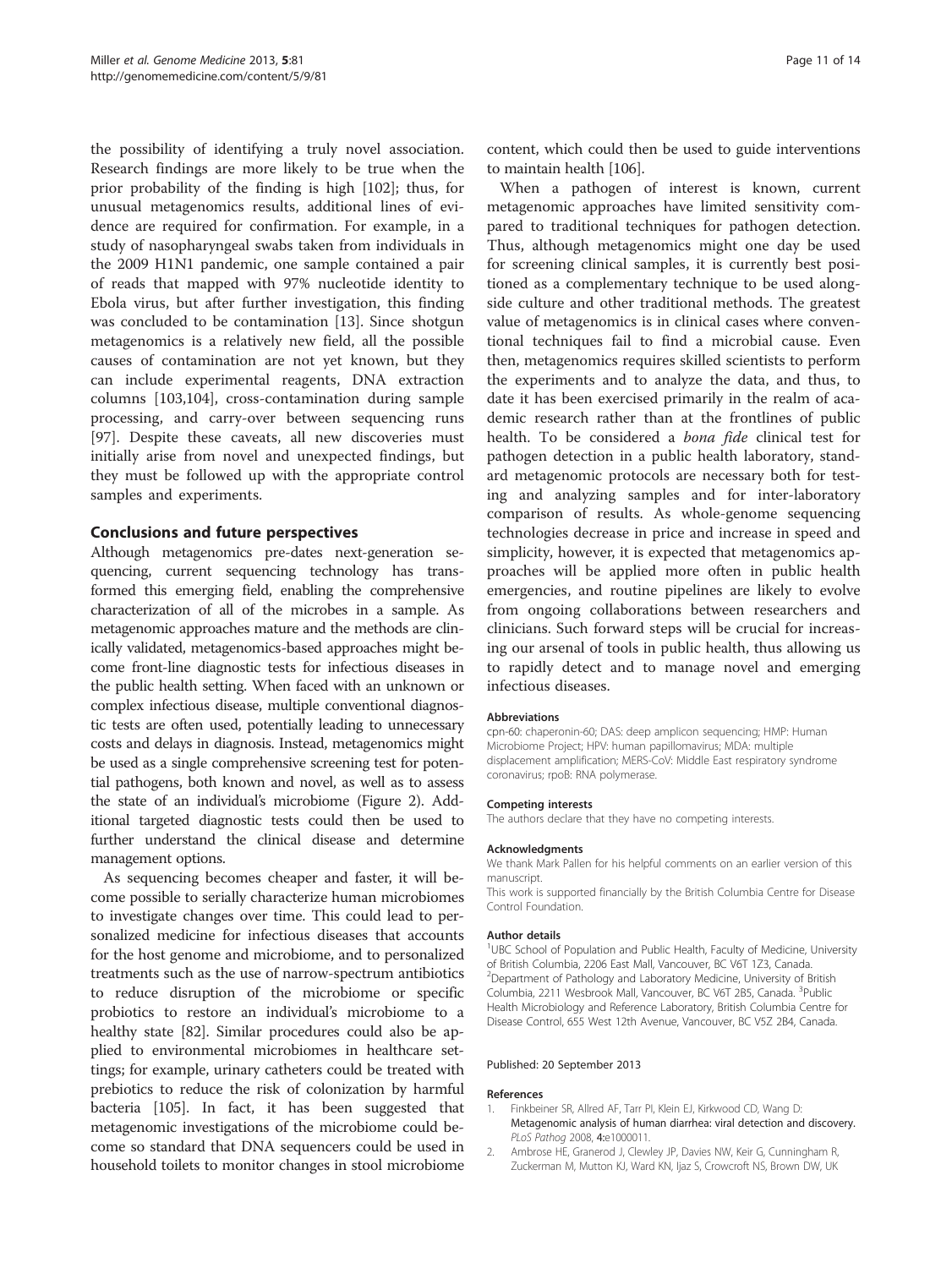<span id="page-11-0"></span>Aetiology of Encephalitis Study Group: Diagnostic strategy used to establish etiologies of encephalitis in a prospective cohort of patients in England. J Clin Microbiol 2011, 49:3576–3583.

- 3. Kindler E, Jonsdottir HR, Muth D, Hamming OJ, Hartmann R, Rodriguez R, Geffers R, Fouchier RA, Drosten C, Muller MA, Dijkman R, Thiel V: Efficient replication of the novel human betacoronavirus EMC on primary human epithelium highlights its zoonotic potential. mBio 2013, 4:e00611-e00612.
- van Boheemen S, de Graaf M, Lauber C, Bestebroer TM, Raj VS, Zaki AM, Osterhaus AD, Haagmans BL, Gorbalenya AE, Snijder EJ, Fouchier RA: Genomic characterization of a newly discovered coronavirus associated with acute respiratory distress syndrome in humans. mBio 2012, 3: e00473–12.
- 5. Gao R, Cao B, Hu Y, Feng Z, Wang D, Hu W, Chen J, Jie Z, Qiu H, Xu K, Xu X, Lu H, Zhu W, Gao Z, Xiang N, Shen Y, He Z, Gu Y, Zhang Z, Yang Y, Zhao X, Zhou L, Li X, Zou S, Zhang Y, Li X, Yang L, Guo J, Dong J, Li Q, et al: Human infection with a novel avian-origin influenza A (H7N9) virus. New Engl J Med 2013, 368:1888–1897.
- Jones KE, Patel NG, Levy MA, Storeygard A, Balk D, Gittleman JL, Daszak P: Global trends in emerging infectious diseases. Nature 2008, 451:990–993.
- 7. Brodie EL, DeSantis TZ, Parker JP, Zubietta IX, Piceno YM, Andersen GL: Urban aerosols harbor diverse and dynamic bacterial populations. Proc Natl Acad Sci USA 2007, 104:299–304.
- 8. Robinson ER, Walker TM, Pallen MJ: Genomics and outbreak investigation: from sequence to consequence. Genome Med 2013, 5:36.
- 9. Wan XF, Barnett JL, Cunningham F, Chen S, Yang G, Nash S, Long LP, Ford L, Blackmon S, Zhang Y, Hanson L, He Q: Detection of African swine fever virus-like sequences in ponds in the Mississippi Delta through metagenomic sequencing. Virus Genes 2013, 46:441–446.
- 10. Mokili JL, Dutilh BE, Lim YW, Schneider BS, Taylor T, Haynes MR, Metzgar D, Myers CA, Blair PJ, Nosrat B, Wolfe ND, Rohwer F: Identification of a novel human papillomavirus by metagenomic analysis of samples from patients with febrile respiratory illness. PLoS One 2013, 8:e58404.
- 11. Xu B, Liu L, Huang X, Ma H, Zhang Y, Du Y, Wang P, Tang X, Wang H, Kang K, Zhang S, Zhao G, Wu W, Yang Y, Chen H, Mu F, Chen W: Metagenomic analysis of fever, thrombocytopenia and leukopenia syndrome (FTLS) in Henan Province, China: discovery of a new bunyavirus. PLoS pathogens 2011, 7:e1002369.
- 12. Loman NJ, Constantinidou C, Christner M, Rohde H, Chan JZ, Quick J, Weir JC, Quince C, Smith GP, Betley JR, Aepfelbacher M, Pallen MJ: A cultureindependent sequence-based metagenomics approach to the investigation of an outbreak of Shiga-toxigenic Escherichia coli O104:H4. JAMA 2013, 309:1502–1510.
- 13. Greninger AL, Chen EC, Sittler T, Scheinerman A, Roubinian N, Yu G, Kim E, Pillai DR, Guyard C, Mazzulli T, Isa P, Arias CF, Hackett J, Schochetman G, Miller S, Tang P, Chiu CY: A metagenomic analysis of pandemic influenza A (2009 H1N1) infection in patients from North America. PLoS One 2010, 5:e13381.
- 14. Qin J, Li Y, Cai Z, Li S, Zhu J, Zhang F, Liang S, Zhang W, Guan Y, Shen D, Peng Y, Zhang D, Jie Z, Wu W, Qin Y, Xue W, Li J, Han L, Lu D, Wu P, Dai Y, Sun X, Li Z, Tang A, Zhong S, Li X, Chen W, Xu R, Wang M, Feng Q, et al: A metagenome-wide association study of gut microbiota in type 2 diabetes. Nature 2012, 490:55–60.
- 15. Cho I, Blaser MJ: The human microbiome: at the interface of health and disease. Nat Rev Genet 2012, 13:260–270.
- 16. Seth-Smith HM, Harris SR, Skilton RJ, Radebe FM, Golparian D, Shipitsyna E, Duy PT, Scott P, Cutcliffe LT, O'Neill C, Parmar S, Pitt R, Baker S, Ison CA, Marsh P, Jalal H, Lewis DA, Unemo M, Clarke IN, Parkhill J, Thomson NR: Whole-genome sequences of Chlamydia trachomatis directly from clinical samples without culture. Genome Res 2013, 23:855–866.
- 17. McLean JS, Lombardo MJ, Ziegler MG, Novotny M, Yee-Greenbaum J, Badger JH, Tesler G, Nurk S, Lesin V, Brami D, Hall AP, Edlund A, Allen LZ, Durkin S, Reed S, Torriani F, Nealson KH, Pevzner PA, Friedman R, Venter JC, Lasken RS: Genome of the pathogen Porphyromonas gingivalis recovered from a biofilm in a hospital sink using a high-throughput single-cell genomics platform. Genome Res 2013, 23:867–877.
- 18. Mahony JB, Hatchette T, Ojkic D, Drews SJ, Gubbay J, Low DE, Petric M, Tang P, Chong S, Luinstra K, Petrich A, Smieja M: Multiplex PCR tests sentinel the appearance of pandemic influenza viruses including H1N1 swine influenza. J Clin Virol 2009, 45:200-202.
- 19. Rohayem J, Berger S, Juretzek T, Herchenroder O, Mogel M, Poppe M, Henker J, Rethwilm A: A simple and rapid single-step multiplex RT-PCR to

detect Norovirus, Astrovirus and Adenovirus in clinical stool samples. J Virol Methods 2004, 118:49–59.

- 20. Molenkamp R, van der Ham A, Schinkel J, Beld M: Simultaneous detection of five different DNA targets by real-time Taqman PCR using the Roche LightCycler480: Application in viral molecular diagnostics. J Virol Methods 2007, 141:205–211.
- 21. Raymond F, Carbonneau J, Boucher N, Robitaille L, Boisvert S, Wu WK, De Serres G, Boivin G, Corbeil J: Comparison of automated microarray detection with real-time PCR assays for detection of respiratory viruses in specimens obtained from children. J Clin Microbiol 2009, 47:743-750.
- 22. Roh KH, Kim J, Nam MH, Yoon S, Lee CK, Lee K, Yoo Y, Kim MJ, Cho Y: Comparison of the Seeplex reverse transcription PCR assay with the Rmix viral culture and immunofluorescence techniques for detection of eight respiratory viruses. Ann Clin Lab Sci 2008, 38:41-46.
- 23. Zaki AM, van Boheemen S, Bestebroer TM, Osterhaus AD, Fouchier RA: Isolation of a novel coronavirus from a man with pneumonia in Saudi Arabia. New Engl J Med 2012, 367:1814–1820.
- 24. Bibby K: Metagenomic identification of viral pathogens. Trends Biotechnol 2013, 31:275–279.
- 25. Thomas T, Gilbert J, Meyer F: Metagenomics a guide from sampling to data analysis. Microb InformExp 2012, 2:3.
- 26. Temperton B, Giovannoni SJ: Metagenomics: microbial diversity through a scratched lens. Curr Opin Microbiol 2012, 15:605-612.
- 27. Lozupone C, Cota-Gomez A, Palmer BE, Linderman DJ, Charlson ES, Sodergren E, Mitreva M, Abubucker S, Martin J, Yao G, Campbell TB, Flores SC, Ackerman G, Stombaugh J, Ursell L, Beck JM, Curtis JL, Young VB, Lynch SV, Huang L, Weinstock GM, Knox KS, Twigg H, Morris A, Ghedin E, Bushman FD, Collman RG, Knight R, Fontenot AP, Lung HIV Microbiome Project: Widespread colonization of the lung by Tropheryma whipplei in HIV Infection. Am J Respir Crit Care Med 2013, 187:1110-1117.
- 28. Human Microbiome Project Consortium: Structure, function and diversity of the healthy human microbiome. Nature 2012, 486:207–214.
- 29. Tito RY, Knights D, Metcalf J, Obregon-Tito AJ, Cleeland L, Najar F, Roe B, Reinhard K, Sobolik K, Belknap S, Foster M, Spicer P, Knight R, Lewis CM Jr: Insights from characterizing extinct human gut microbiomes. PLoS One 2012, 7:e51146.
- 30. Paramel Jayaprakash T, Schellenberg JJ, Hill JE: Resolution and characterization of distinct cpn60-based subgroups of Gardnerella vaginalis in the vaginal microbiota. PLoS One 2012, 7:e43009
- 31. Khamis A, Raoult D, La Scola B: Comparison between rpoB and 16S rRNA gene sequencing for molecular identification of 168 clinical isolates of Corynebacterium. J Clin Microbiol 2005, 43:1934–1936.
- 32. Schellenberg J, Links MG, Hill JE, Dumonceaux TJ, Peters GA, Tyler S, Ball TB, Severini A, Plummer FA: Pyrosequencing of the chaperonin-60 universal target as a tool for determining microbial community composition. Appl Environ Microbiol 2009, 75:2889–2898.
- 33. Culley AI, Lang AS, Suttle CA: High diversity of unknown picorna-like viruses in the sea. Nature 2003, 424:1054–1057.
- 34. Wurtzel O, Sesto N, Mellin JR, Karunker I, Edelheit S, Becavin C, Archambaud C, Cossart P, Sorek R: Comparative transcriptomics of pathogenic and non-pathogenic Listeria species. Mol Syst Biol 2012, 8:583.
- 35. Castellarin M, Warren RL, Freeman JD, Dreolini L, Krzywinski M, Strauss J, Barnes R, Watson P, Allen-Vercoe E, Moore RA, Holt RA: Fusobacterium nucleatum infection is prevalent in human colorectal carcinoma. Genome Res 2012, 22:299–306.
- 36. Rosario K, Breitbart M: Exploring the viral world through metagenomics. Curr Opin Virol 2011, 1:289–297.
- 37. Grard G, Fair JN, Lee D, Slikas E, Steffen I, Muyembe JJ, Sittler T, Veeraraghavan N, Ruby JG, Wang C, Makuwa M, Mulembakani P, Tesh RB, Mazet J, Rimoin AW, Taylor T, Schneider BS, Simmons G, Delwart E, Wolfe ND, Chiu CY, Leroy EM: A novel rhabdovirus associated with acute hemorrhagic fever in central Africa. PLoS Pathog 2012, 8:e1002924.
- 38. Chan JZ, Sergeant MJ, Lee OY, Minnikin DE, Besra GS, Pap I, Spigelman M, Donoghue HD, Pallen MJ: Metagenomic analysis of tuberculosis in a mummy. New Engl J Med 2013, 369:289-290.
- Shakya M, Quince C, Campbell JH, Yang ZK, Schadt CW, Podar M: Comparative metagenomic and rRNA microbial diversity characterization using archaeal and bacterial synthetic communities. Environ Microbiol 2013, 15:1882–1899.
- 40. Bos KI, Schuenemann VJ, Golding GB, Burbano HA, Waglechner N, Coombes BK, McPhee JB, DeWitte SN, Meyer M, Schmedes S, Wood J, Earn DJ, Herring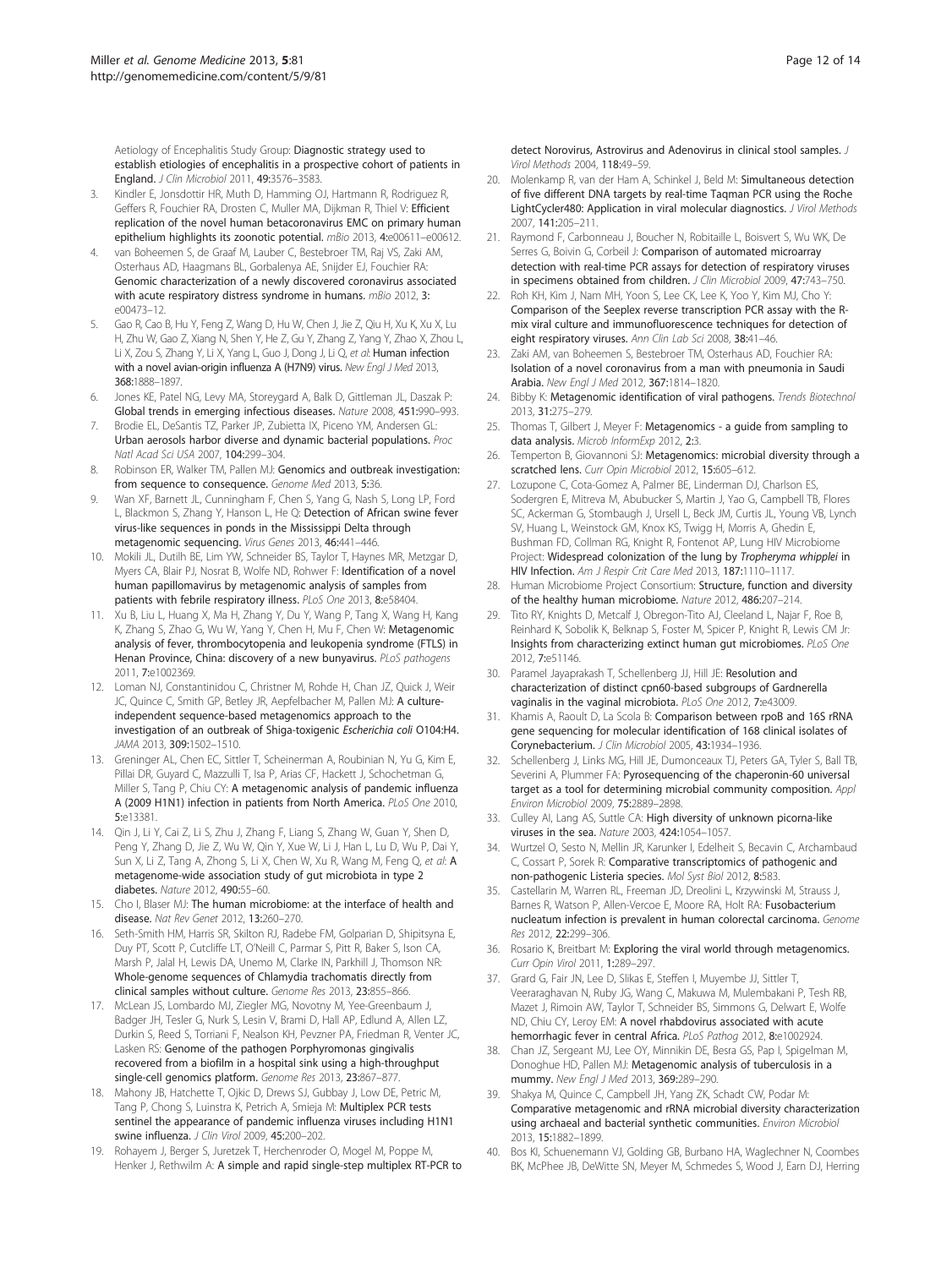<span id="page-12-0"></span>DA, Bauer P, Poinar HN, Krause J: A draft genome of Yersinia pestis from victims of the Black Death. Nature 2011, 478:506–510.

- 41. Links MG, Dumonceaux TJ, Hemmingsen SM, Hill JE: The chaperonin-60 universal target is a barcode for bacteria that enables de novo assembly of metagenomic sequence data. PLoS One 2012, 7:e49755.
- 42. Wu D, Wu M, Halpern A, Rusch DB, Yooseph S, Frazier M, Venter JC, Eisen JA: Stalking the fourth domain in metagenomic data: searching for, discovering, and interpreting novel, deep branches in marker gene phylogenetic trees. PLoS One 2011, 6:e18011.
- 43. Leng J, Zhong X, Zhu RJ, Yang SL, Gou X, Mao HM: Assessment of protozoa in Yunnan Yellow cattle rumen based on the 18S rRNA sequences. Mol Biol Rep 2011, 38:577-585.
- 44. Sirohi SK, Singh N, Dagar SS, Puniya AK: Molecular tools for deciphering the microbial community structure and diversity in rumen ecosystem. Appl Microbiol Biotechnol 2012, 95:1135-1154.
- 45. Iliev ID, Funari VA, Taylor KD, Nguyen Q, Reyes CN, Strom SP, Brown J, Becker CA, Fleshner PR, Dubinsky M, Rotter JI, Wang HL, McGovern DP, Brown GD, Underhill DM: Interactions between commensal fungi and the C-Type lectin receptor Dectin-1 influence colitis. Science 2012, 336:1314–1317.
- 46. Gonzalez JM, Portillo MC, Belda-Ferre P, Mira A: Amplification by PCR artificially reduces the proportion of the rare biosphere in microbial communities. PLoS One 2012, 7:e29973.
- 47. Schloss PD, Gevers D, Westcott SL: Reducing the effects of PCR amplification and sequencing artifacts on 16S rRNA-based studies. PLoS One 2011, 6:e27310.
- 48. Forney LJ, Zhou X, Brown CJ: Molecular microbial ecology: land of the one-eyed king. Curr Opin Microbiol 2004, 7:210–220.
- 49. Venter JC, Remington K, Heidelberg JF, Halpern AL, Rusch D, Eisen JA, Wu D, Paulsen I, Nelson KE, Nelson W, Fouts DE, Levy S, Knap AH, Lomas MW, Nealson K, White O, Peterson J, Hoffman J, Parsons R, Baden-Tillson H, Pfannkoch C, Rogers YH, Smith HO: Environmental genome shotgun sequencing of the Sargasso Sea. Science 2004, 304:66–74.
- 50. Yooseph S, Sutton G, Rusch DB, Halpern AL, Williamson SJ, Remington K, Eisen JA, Heidelberg KB, Manning G, Li W, Jaroszewski L, Cieplak P, Miller CS, Li H, Mashiyama ST, Joachimiak MP, van Belle C, Chandonia JM, Soergel DA, Zhai Y, Natarajan K, Lee S, Raphael BJ, Bafna V, Friedman R, Brenner SE, Godzik A, Eisenberg D, Dixon JE, Taylor SS, et al: The Sorcerer II Global Ocean Sampling expedition: expanding the universe of protein families. PLoS Biol 2007, 5:e16.
- 51. Angly FE, Felts B, Breitbart M, Salamon P, Edwards RA, Carlson C, Chan AM, Haynes M, Kelley S, Liu H, Mahaffy JM, Mueller JE, Nulton J, Olson R, Parsons R, Rayhawk S, Suttle CA, Rohwer F: The marine viromes of four oceanic regions. PLoS Biol 2006, 4:e368.
- 52. Ng TF, Manire C, Borrowman K, Langer T, Ehrhart L, Breitbart M: Discovery of a novel single-stranded DNA virus from a sea turtle fibropapilloma by using viral metagenomics. J Virol 2009, 83:2500–2509.
- 53. Svraka S, Rosario K, Duizer E, van der Avoort H, Breitbart M, Koopmans M: Metagenomic sequencing for virus identification in a public-health setting. J Gen Virol 2010, 91:2846-2856.
- 54. Phan TG, Kapusinszky B, Wang C, Rose RK, Lipton HL, Delwart EL: The fecal viral flora of wild rodents. PLoS Pathog 2011, 7:e1002218.
- 55. Gaynor AM, Nissen MD, Whiley DM, Mackay IM, Lambert SB, Wu G, Brennan DC, Storch GA, Sloots TP, Wang D: Identification of a novel polyomavirus from patients with acute respiratory tract infections. PLoS Pathog 2007, 3:e64.
- 56. Smits S, Zijlstra E, Hellemond J, Schapendonk C, Bodewes R, Schürch A, Haagmans B, Osterhaus A: Novel Cyclovirus in human cerebrospinal fluid, Malawi, 2010-2011. Emerging Infect Dis 2013. doi: 10.3201/eid1909.130404.
- 57. Xu B, Zhi N, Hu G, Wan Z, Zheng X, Liu X, Wong S, Kajigaya S, Zhao K, Mao Q, Young NS: Hybrid DNA virus in Chinese patients with seronegative hepatitis discovered by deep sequencing. Proc Natl Acad Sci USA 2013, 110:10264–10269.
- 58. Delwart EL: Viral metagenomics. Rev Med Virol 2007, 17:115–131.
- 59. Thurber RV, Haynes M, Breitbart M, Wegley L, Rohwer F: Laboratory procedures to generate viral metagenomes. Nat Protoc 2009, 4:470–483.
- 60. Allander T, Emerson SU, Engle RE, Purcell RH, Bukh J: A virus discovery method incorporating DNase treatment and its application to the identification of two bovine parvovirus species. Proc Natl Acad Sci USA 2001, 98:11609–11614.
- 61. Hamady M, Knight R: Microbial community profiling for human microbiome projects: tools, techniques, and challenges. Genome Res 2009, 19:1141–1152.
- 62. Karch H, Meyer T, Russmann H, Heesemann J: Frequent loss of Shiga-like toxin genes in clinical isolates of Escherichia coli upon subcultivation. Infect Immun 1992, 60:3464–3467.
- 63. Nair S, Alokam S, Kothapalli S, Porwollik S, Proctor E, Choy C, McClelland M, Liu SL, Sanderson KE: Salmonella enterica serovar Typhi strains from which SPI7, a 134-kilobase island with genes for Vi exopolysaccharide and other functions, has been deleted. J Bacteriol 2004, 186:3214–3223.
- 64. Dubourg G, Lagier JC, Armougom F, Robert C, Hamad I, Brouqui P, Raoult D: The proof of concept that culturomics can be superior to metagenomics to study atypical stool samples. Eur J Clin Microbiol Infect Dis 2013, 32:1099.
- 65. Nakamura K, Oshima T, Morimoto T, Ikeda S, Yoshikawa H, Shiwa Y, Ishikawa S, Linak MC, Hirai A, Takahashi H, Altaf-Ul-Amin M, Ogasawara N, Kanaya S: Sequence-specific error profile of Illumina sequencers. Nucleic Acids Res 2011, 39:e90.
- 66. Schroder J, Bailey J, Conway T, Zobel J: Reference-free validation of short read data. PLoS One 2010, 5:e12681.
- 67. Quail MA, Smith M, Coupland P, Otto TD, Harris SR, Connor TR, Bertoni A, Swerdlow HP, Gu Y: A tale of three next generation sequencing platforms: comparison of Ion Torrent, Pacific Biosciences and Illumina MiSeq sequencers. BMC Genomics 2012, 13:341.
- 68. Li H, Homer N: A survey of sequence alignment algorithms for nextgeneration sequencing. Brief Bioinform 2010, 11:473–483.
- 69. Moore RA, Warren RL, Freeman JD, Gustavsen JA, Chenard C, Friedman JM, Suttle CA, Zhao Y, Holt RA: The sensitivity of massively parallel sequencing for detecting candidate infectious agents associated with human tissue. PLoS One 2011, 6:e19838.
- 70. Namiki T, Hachiya T, Tanaka H, Sakakibara Y: MetaVelvet: an extension of Velvet assembler to de novo metagenome assembly from short sequence reads. Nucleic Acids Res 2012, 40:e155.
- 71. Soding J: Protein homology detection by HMM-HMM comparison. Bioinformatics 2005, 21:951–960.
- 72. Stenglein MD, Sanders C, Kistler AL, Ruby JG, Franco JY, Reavill DR, Dunker F, Derisi JL: Identification, characterization, and in vitro culture of highly divergent arenaviruses from boa constrictors and annulated tree boas: candidate etiological agents for snake inclusion body disease. mBio 2012, 3:e00180-00112.
- 73. Johansson H, Bzhalava D, Ekstrom J, Hultin E, Dillner J, Forslund O: Metagenomic sequencing of "HPV-negative"condylomas detects novel putative HPV types. Virology 2013, 440:1-7.
- 74. Bertelli C, Greub G: Rapid bacterial genome sequencing: methods and applications in clinical microbiology. Clin Microbiol Infect 2013. doi: 10.1111/1469-0691.12217.
- 75. Lipkin WI: The changing face of pathogen discovery and surveillance. Nat Rev Microbiol 2013, 11:133–141.
- 76. US Food and Drug Administration: Ultra high throughput sequencing for clinical diagnostic applications - approaches to assess analytical validity: report from the public meeting (June 23, 2011). [http://www.fda.gov/](http://www.fda.gov/downloads/MedicalDevices/NewsEvents/WorkshopsConferences/UCM266607.pdf) [downloads/MedicalDevices/NewsEvents/WorkshopsConferences/](http://www.fda.gov/downloads/MedicalDevices/NewsEvents/WorkshopsConferences/UCM266607.pdf) [UCM266607.pdf.](http://www.fda.gov/downloads/MedicalDevices/NewsEvents/WorkshopsConferences/UCM266607.pdf)
- 77. Köser CU, Ellington MJ, Cartwright EJP, Gillespie SH, Brown NM, Farrington M, Holden MTG, Dougan G, Bentley SD, Parkhill J, Peacock SJ: Routine use of microbial whole genome sequencing in diagnostic and public health microbiology. PLoS Pathog 2012, 8:e1002824.
- 78. Relman DA: Metagenomics, infectious disease diagnostics, and outbreak investigations: sequence first, ask questions later? JAMA 2013, 309:1531–1532.
- 79. Andersson P, Klein M, Lilliebridge RA, Giffard PM: Sequences of multiple bacterial genomes and a Chlamydia trachomatis genotype from direct sequencing of DNA derived from a vaginal swab diagnostic specimen. Clin Microbiol Infect 2013. doi: 10.1111/1469-0691.
- 80. Faust K, Sathirapongsasuti JF, Izard J, Segata N, Gevers D, Raes J, Huttenhower C: Microbial co-occurrence relationships in the human microbiome. PLoS Comput Biol 2012, 8:e1002606.
- The Human Microbiome Consortium: A framework for human microbiome research. Nature 2012, 486:215–221.
- 82. Lemon KP, Armitage GC, Relman DA, Fischbach MA: Microbiota-targeted therapies: an ecological perspective. Sci Transl Med 2012, 4:137rv5.